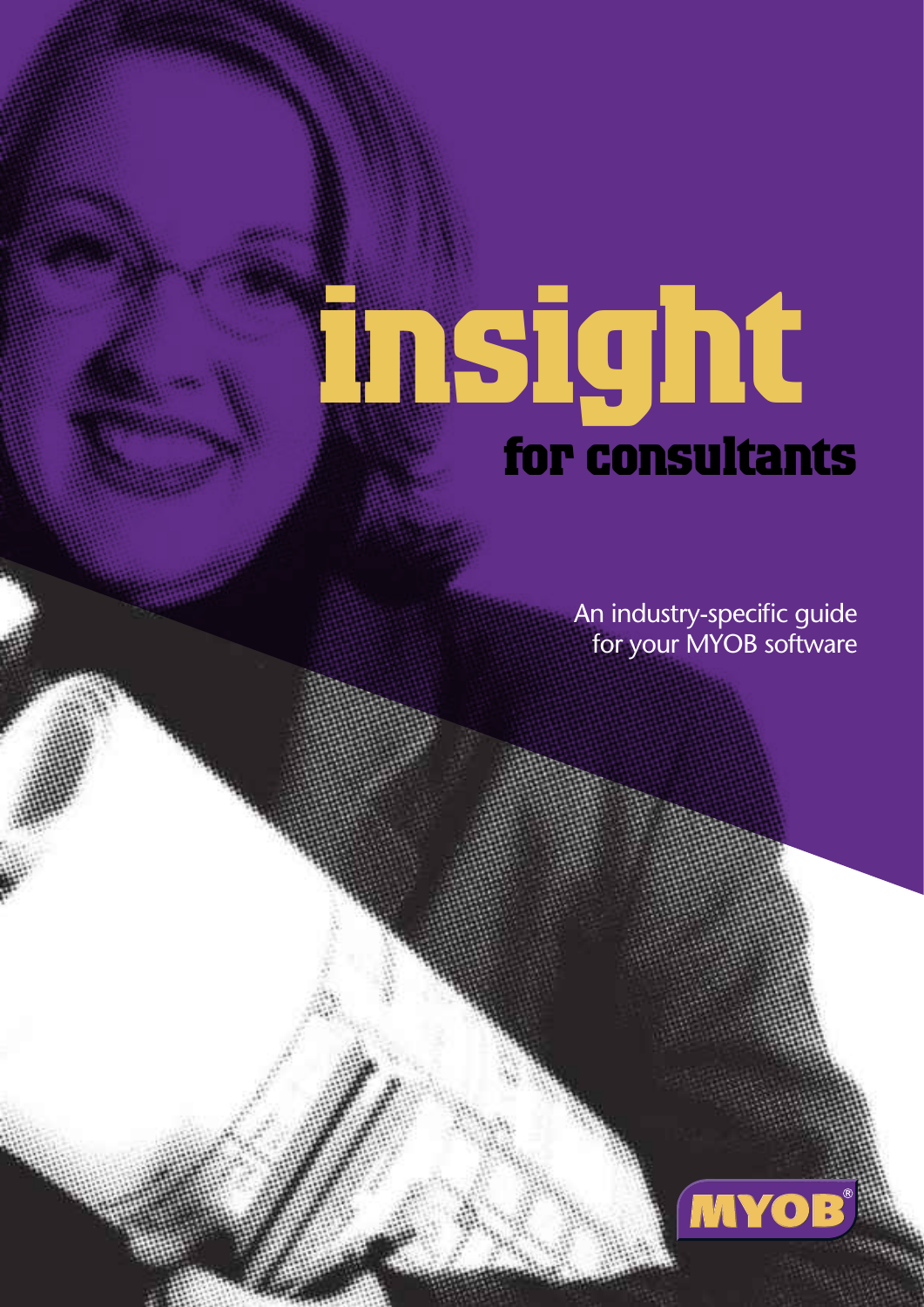# **contents**

| <b>Introduction</b>                           | 3              |
|-----------------------------------------------|----------------|
| <b>Choosing your MYOB software</b>            | 4              |
| <b>Understanding the essentials</b>           | 5              |
| Creating your accounts list                   | 5              |
| Reviewing your accounts list                  | 5              |
| Checking your preferences                     | 6              |
| Setting up opening balances                   | 6              |
| Getting ready to go                           | 6              |
| <b>Billing your clients</b>                   | 7              |
| Creating your first invoice                   | $\overline{7}$ |
| Changing the look and layout of your invoices | 7              |
| Invoicing a client several times a year       | 8              |
| <b>Creating quotations and proposals</b>      | 9              |
| Creating a quotation                          | 9              |
| Viewing outstanding quotes                    | 9              |
| Turning quotes into sales                     | 9              |
| Setting up your client database               | 9              |
| Splitting clients into groups                 | 9              |
| When you run an independent database          | 10             |
| Printing mailing labels                       | 11             |
| <b>Tracking time</b>                          | 12             |
| Getting ready for time billing                | 12             |
| Setting up your Activities List               | 12             |
| Giving employees access to time billing only  | 13             |
| Recording time                                | 14             |
| Preparing your first time billing invoice     | 15             |
| Deciding how much detail to include           | 15             |
| Writing off time                              | 16             |
| Billing for both time and materials           | 16             |
| Analysing employee productivity               | 16             |
| <b>Working away from the office</b>           | 18             |
| Raising invoices when you're on the job       | 18             |
| Dialling in from location                     | 18             |

| <b>Case study - Constantine Consulting</b>                       | 19 |
|------------------------------------------------------------------|----|
| <b>Managing outstanding accounts</b>                             | 20 |
| Sending out statements for client accounts                       | 20 |
| Mailing reminder letters                                         | 20 |
| Collecting money faster with BPAY and<br>POSTbillpay             | 21 |
| Recording client payments automatically                          | 21 |
| Seeing how much you're owed                                      | 21 |
| <b>Case study - Angelo the Angel</b>                             | 22 |
| <b>Dealing with expenses</b>                                     | 23 |
| Recording expenses                                               | 23 |
| Recording a supplier invoice                                     | 23 |
| Paying suppliers electronically                                  | 24 |
| Organising petty cash<br>(if you have a petty cash tin)          | 25 |
| Organising petty cash<br>(if you have a wallet full of receipts) | 25 |
| <b>Claiming reimbursements</b>                                   | 26 |
| Setting up job expenses to be reimbursable                       | 26 |
| Claiming out-of-pocket expenses                                  | 26 |
| Checking for unbilled expenses                                   | 27 |
| Analysing financials in more detail                              | 28 |
| Setting up your income accounts                                  | 28 |
| Analysing profitability of individual jobs and<br>projects       | 28 |
| Analysing profitability of different divisions or<br>locations   | 29 |
| <b>Managing GST and taxation</b>                                 | 30 |
| Recording GST on income and expenses                             | 30 |
| Deciding what codes to use when                                  | 31 |
| Recording transactions if you're not<br>registered for GST       | 32 |

In creating this document, MYOB gratefully acknowledges use of material from Making the Most of MYOB business software, 6th edition, by Veechi Curtis, published by Woodslane Pty Ltd, 2004.

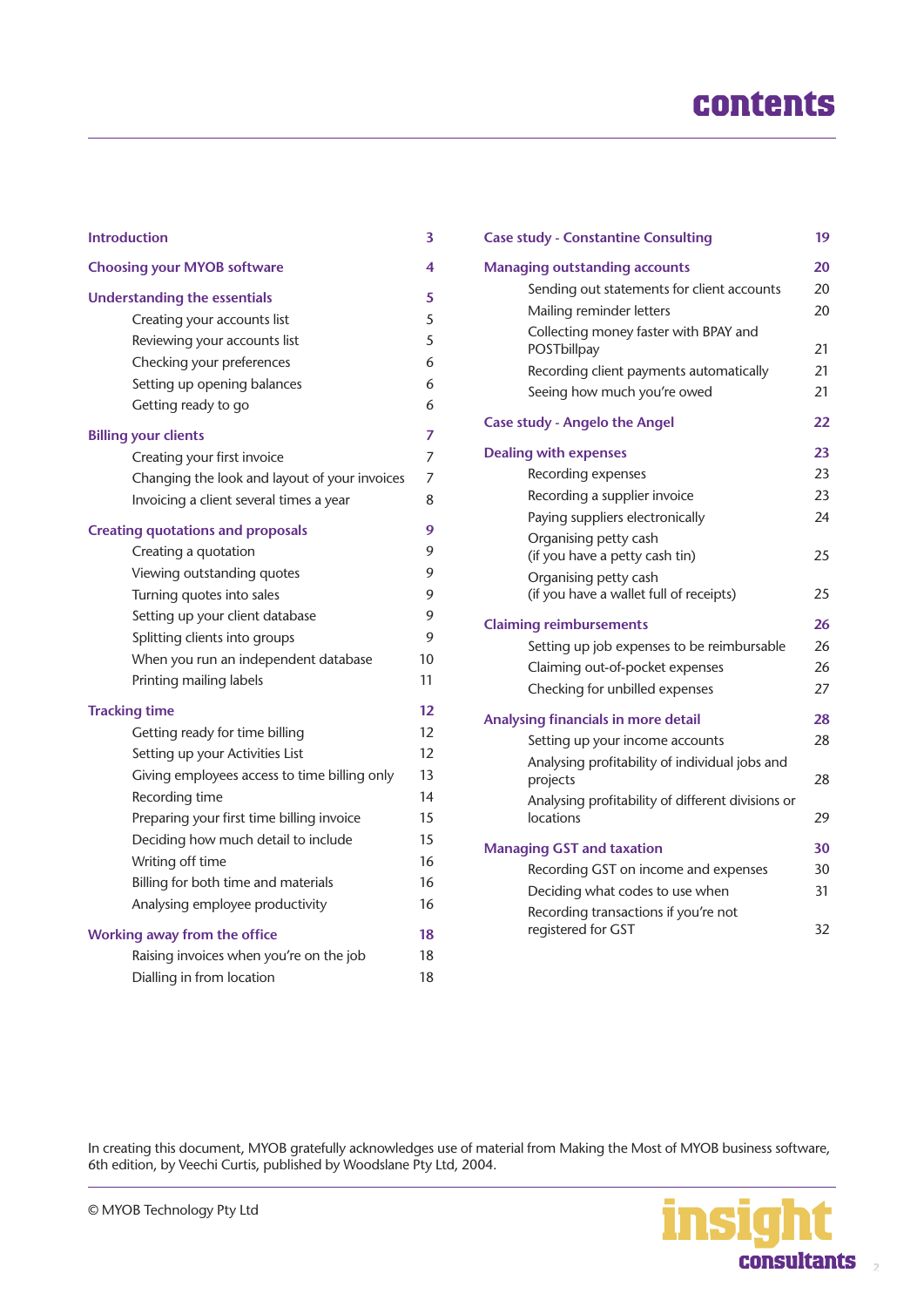# **Introduction**

<span id="page-2-0"></span>The focus of most consultants is naturally their clients. All consultants need a neat database for managing client contact details and sales history as well as good-looking invoices and receipts. Many consultants need to be able to track time, often over many months and in great detail. Consultants also need to be able to manage expenses, produce Business Activity Statements at the drop of a hat and see how much money they've made at the end of the day.

Happily, all of this is a breeze with MYOB software. In this guide, you'll find practical advice about all these issues, along with lots of ideas and tips, for all types of consultants; you might be a hydro-geologist or an interior decorator, or maybe you're a computer technician or a PR consultant.

Throughout this guide, you'll also come across case studies where you can read about consultants in real-life situations. Browse through these case studies to get the big picture of how MYOB software can work for you.

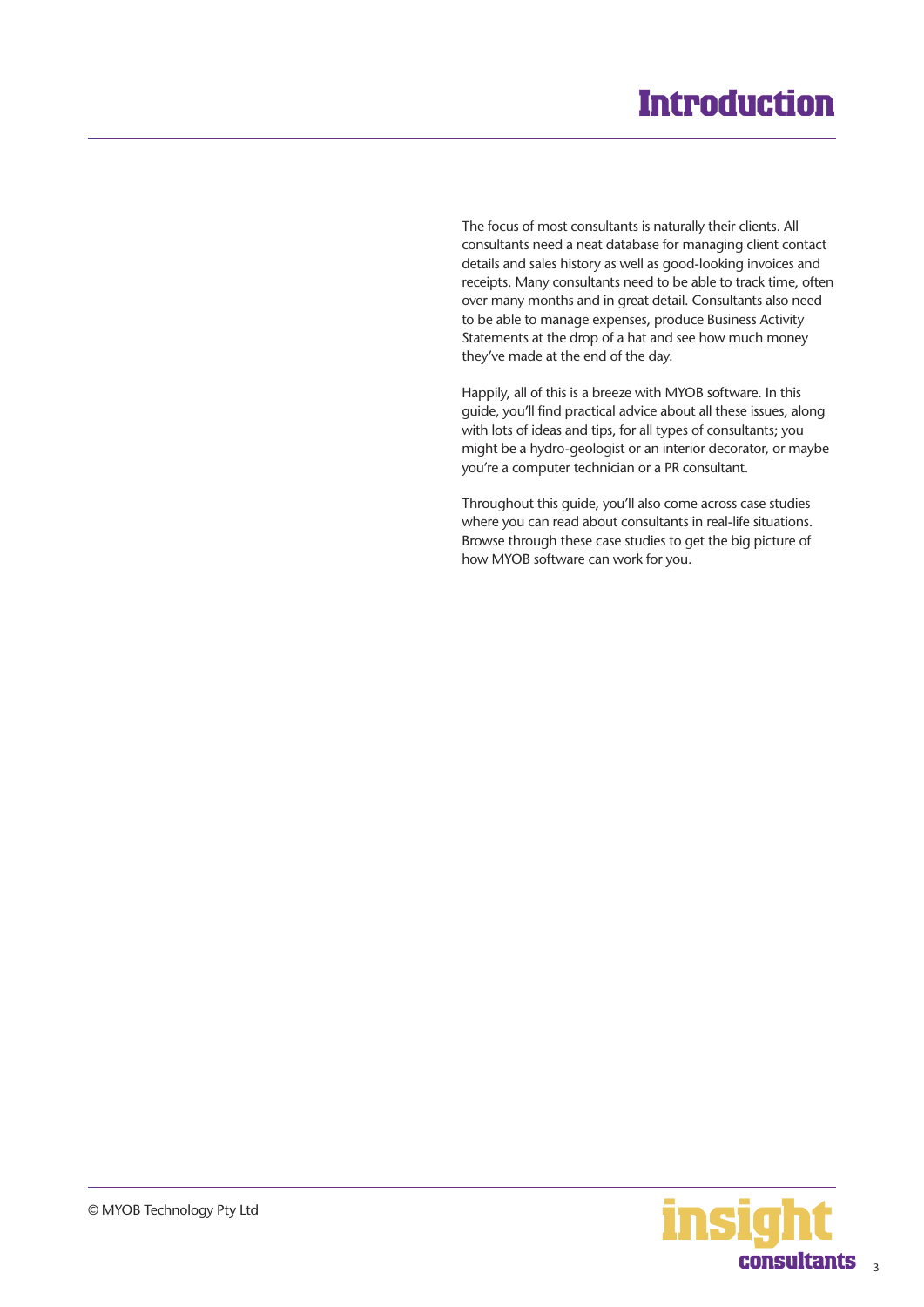# <span id="page-3-0"></span>**Choosing your MYOB software**

For private consultants or small consulting companies with fewer than four employees, either MYOB BusinessBasics (for Windows) or MYOB FirstEdge (for Macs) provide a perfect starting point. However, if you need advanced financial reports, purchases or inventory reporting, then MYOB Accounting is your best bet.

For consultants with employees, or for consultants who want to track time and then bill for it, then MYOB Accounting Plus is perfect, as it includes both payroll and time billing. For larger businesses where more than one person does accounts, MYOB Premier (for Windows) or MYOB AccountEdge (for Macs) provide the most suitable solution as these versions provide multi-user capability, meaning that more than one person can work in the software at a time.

Whichever product you choose, if you want to upgrade to another product that's 'further up the family tree', you can do so at any time. You don't need to buy the new software from scratch; you simply pay an upgrade price.

To find out more about the MYOB products, simply visit **www.myob.com.au** .



4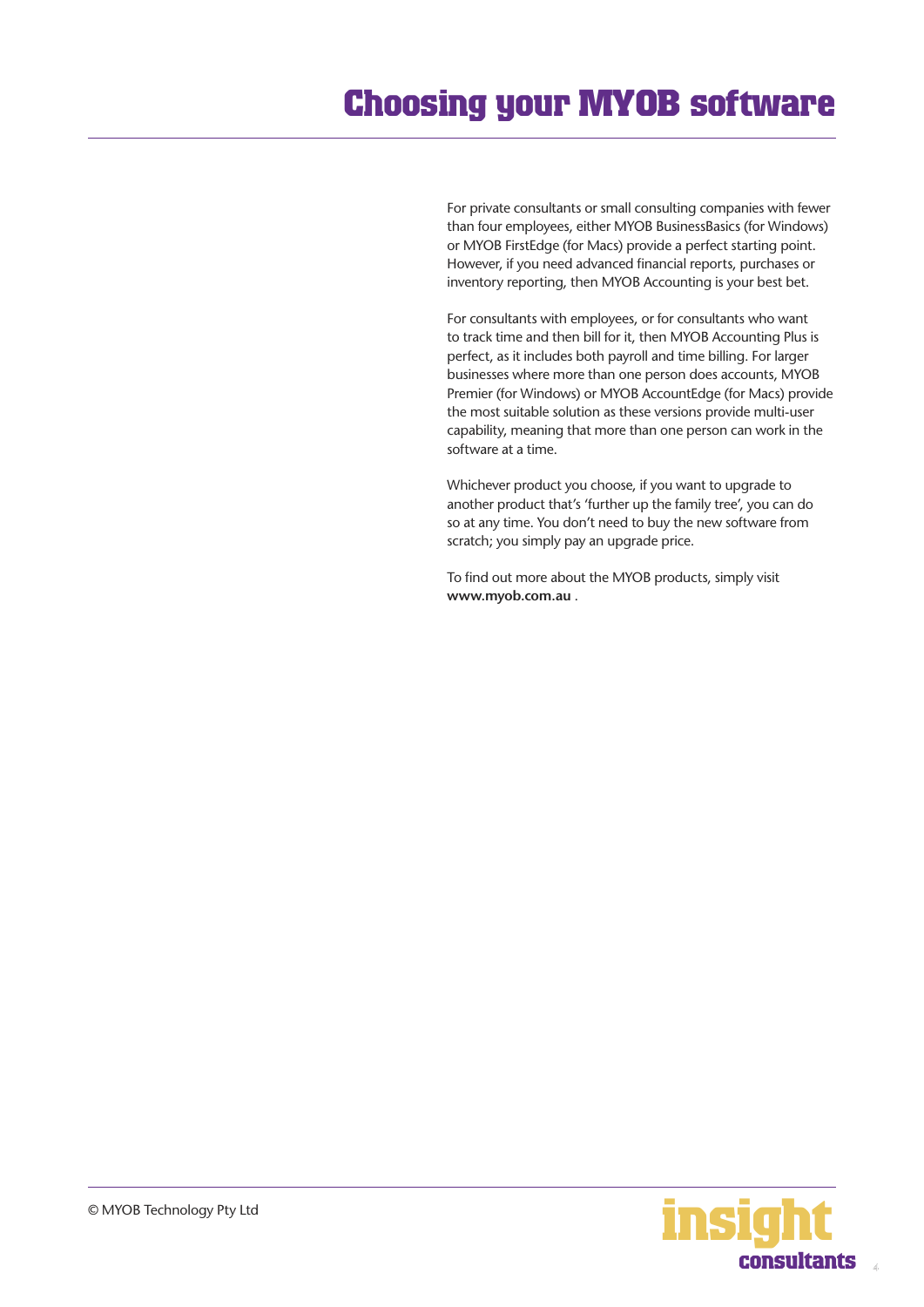The following five steps are a brief guide to getting started, highlighting important information specific to consultants.

#### **Creating your accounts list**

When you create the company file for your business, the **Easy Setup Assistant** asks you to **Build Your Accounts List**, giving you the option of starting with a standard list. Select **Service** as your **Industry Classification** and then pick a business close in nature to your own from the **Type of Business** list. Choices include computer consultant; consulting firm; designer; financial services and web designer. These templates provide sample lists of accounts and are a good starting point. Don't worry if you can't find an accounts list that is perfect – later on, you can add, change or delete as many accounts as you like.

#### **Reviewing your accounts list**

Before entering your opening balances, you need to adapt your accounts list so that it suits the unique needs of your business.

Your accounts list is a list of categories to which you allocate all transactions. There are eight major account categories (or, for MYOB BusinessBasics and FirstEdge, there are six categories).

| <b>Account Category</b> | What it means                                                                                                                                                                                                                                                                         |
|-------------------------|---------------------------------------------------------------------------------------------------------------------------------------------------------------------------------------------------------------------------------------------------------------------------------------|
| Assets                  | Things you own, or that people owe you. Includes bank accounts, outstanding client fees and new equipment.<br>Asset account numbers start with 1.                                                                                                                                     |
| Liabilities             | What you owe to other people. Includes loans, taxes payable, and outstanding supplier accounts.<br>Liability account numbers start with 2.                                                                                                                                            |
| Equity                  | This is the profit or loss that your business has made since its inception. Examples of equity accounts<br>include retained profits, partners' drawings, or capital contributions.<br>Equity account numbers start with 3.                                                            |
| Income                  | Money in! Everything you invoice to your clients.<br>Income account numbers start with 4.                                                                                                                                                                                             |
| Cost of sales           | Cost of sales are any direct costs. Goods you buy for resale (such as materials, direct job expenses or<br>software) go here.<br>Cost of sales account numbers start with 5.                                                                                                          |
| <b>Expenses</b>         | Overheads. The day-to-day running costs of your business. Includes advertising, electricity, repairs,<br>wages, and so on.<br>Expense account numbers start with 6.                                                                                                                   |
| Other Income            | Extraordinary income that is not part of normal operations. Could include compensation income, capital<br>gains or interest income.<br>Other Income account numbers start with 8.<br>Note that this account category is not available in MYOB BusinessBasics or MYOB FirstEdge.       |
| <b>Other Expenses</b>   | Extraordinary expenses that are not part of normal operations. Could include lawsuit expenses, capital<br>losses, or fire damage costs.<br>Other Expenses account numbers start with 9.<br>Note that this account category is not available in MYOB BusinessBasics or MYOB FirstEdge. |

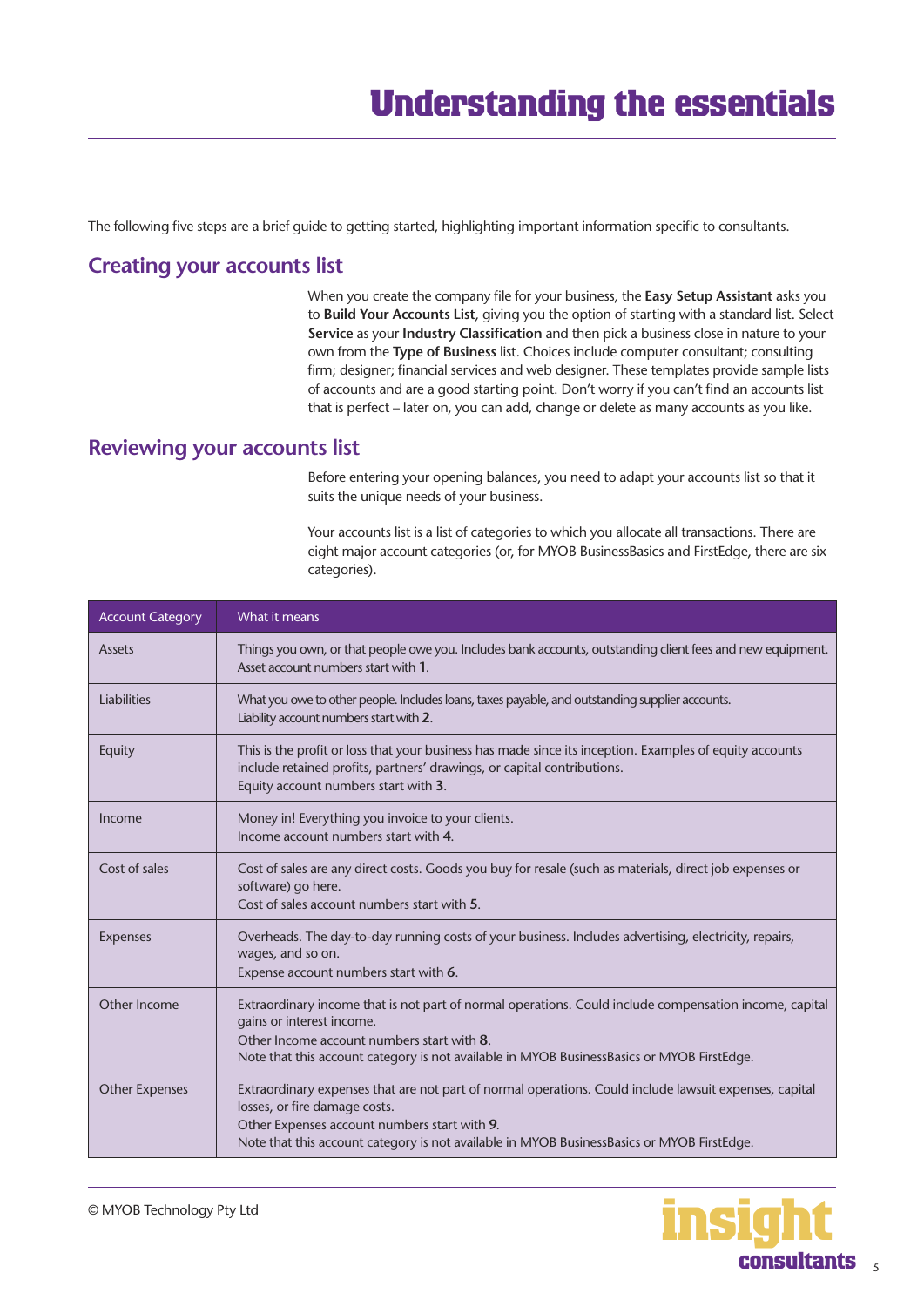#### <span id="page-5-0"></span>**Checking your preferences**

You can customise all MYOB software so that it works for your business the way you want it to. You can do everything from changing the appearance of your windows, to automatically requesting a backup prompt each time you quit the program. It all happens via the **Preferences** window.

To review your preferences, go to the **Setup** menu, choose **Preferences** and then explore the **System, Windows, Reports & Forms, Banking, Sales, Purchases** and **Security** tabs. Remember—your choice of preferences does not commit you to this for ever and ever, for you can change your preferences at any time.

One preference setting is recommended, especially for new users. Make your company file changeable. If you make mistakes, you can correct them, without needing to make complicated reversing journals. To do this, go to the **Security** tab in the **Preferences**  window and clear the **Transactions CAN'T be Changed; They Must be Reversed** checkbox.

#### **Setting up opening balances**

To enter opening account balances, go to the **Setup** menu; choose **Balances**, and then choose **Account Opening Balances**.

To enter opening balances for outstanding client accounts, go to the **Setup** menu; choose **Balances**, and then choose **Customer Opening Balances**.

To enter opening balances for outstanding supplier accounts, go to the **Setup** menu; choose **Balances**, and then choose **Supplier Opening Balances** (if you have MYOB BusinessBasics or MYOB FirstEdge, you don't need to set up supplier opening balances).

To get up and running, you only need to enter opening balances for a few accounts. Bare essentials will probably include your bank account and any client fees outstanding. Your opening account figures won't balance, but this out of balance amount simply goes to the Historical Balancing account. You or your accountant can fix this later.

# **Getting ready to go**

Before you start entering transactions, work out how you intend to back up your company file. If your file is going to contain very few transactions, you may be able to fit your backup onto floppy disk. Otherwise, you'll need to have a CD burner or a zip drive.

You might have been lucky so far, but nobody can guarantee continued immunity to power surges, theft, fire or hard disk failure. If you don't organise a system now, you'll probably forget about it until it's too late—and then you'll be sorry.

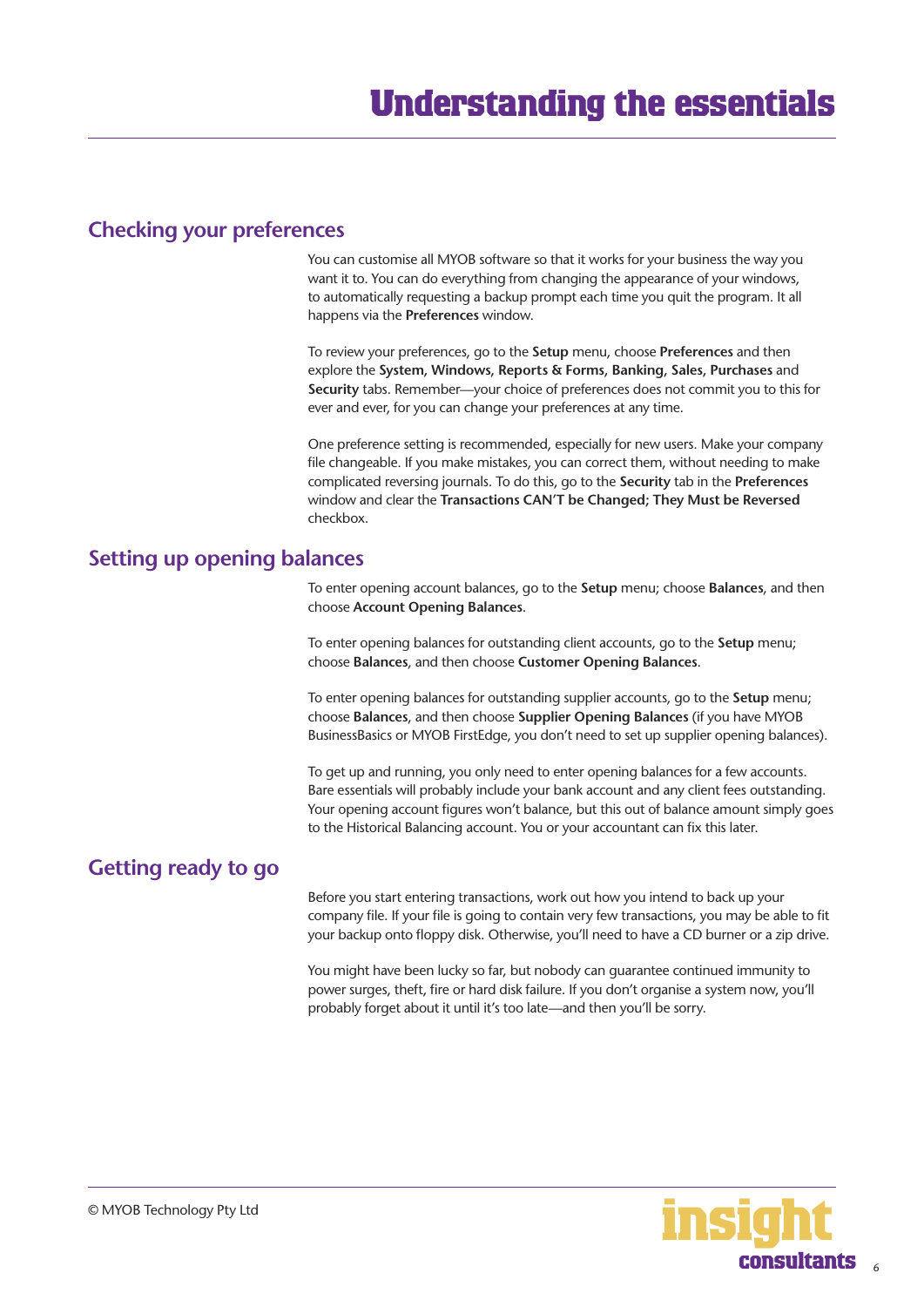# **Billing your clients**

<span id="page-6-0"></span>The most important part of your business is your client relationship. You'll need a database for managing client contact details as well as smart invoices and receipts, and you may need to generate quotes and proposals. Many consultants also like to track time for every client, often in great detail over many months.

Fortunately, MYOB software makes it easy to manage all these things.

### **Creating your first invoice**

To create your first client account, go to the **Sales** command centre and click **Enter Sales** (or, for MYOB BusinessBasics and MYOB FirstEdge, go to the **Sales Register** and click **New Sale**.

Next, click **Layout** to choose the most appropriate invoice format. There are three main invoice layouts: **Service, Item** and **Professional**.

The best invoice format for consultant fees is usually a **Service** or a **Professional** invoice, as both of these layouts leave plenty room for descriptions. Professional invoices have the added benefit of a date column in each line of the invoice.

**The best invoice layout for most consultants is either Service or Professional**



#### **Changing the look and layout of your invoices**

With all MYOB software, you can customise your client accounts or receipts so that they look exactly as you want them to look. You can change the fonts; add your own logo; draw boxes; add comments and much more. All you have to do is go to the **Sales** command centre; click **Print Invoices** and then click **Customise** (refer to MYOB help for more details on customisation commands).

Below is one possible way in which you could customise a client invoice. Note that although this invoice has been designed using a standard service layout as the starting point, the final version is quite clean and simple, as many of the fields that appear on the standard invoice (such as tax summaries, memos and shipping addresses) have been deleted.



7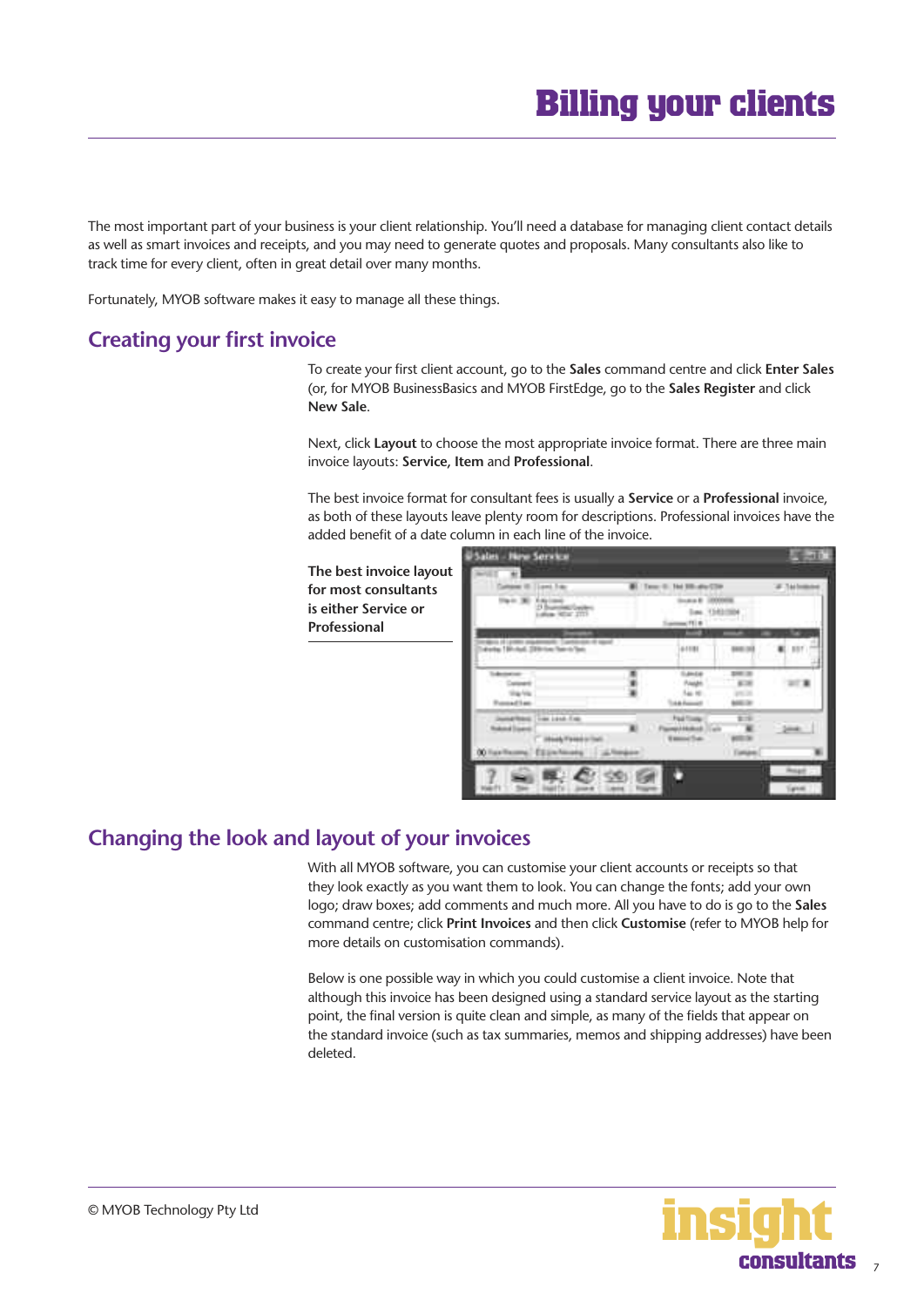# **Billing your clients**

**You can customise your printed invoice to look exactly how you want it to look**

### <span id="page-7-0"></span>**Invoicing a client several times a year**

If you invoice clients the same amount several times a year (perhaps you have a standard fee per visit), you can issue these invoices automatically, whenever they fall due.

To set this system up, you first need to create a recurring invoice for this client:



- 1. Create an invoice, but before completing it, click **Save Recurring** (one of the buttons at the bottom of the invoice).
- 2. In the dialogue box that appears, enter the client name, and next to **Frequency** specify how often you plan to bill this client. Click **Record**.
- 3. Back on the invoice, click **Record**.
- 4. Repeat this process for every client that you invoice regularly.

Next time these client fees fall due, all you have to do is this:

- 1. Go to the **To Do List** and click the **Recurring Sales** tab. You'll see each client's **Name** and when fees are **Next Due**.
- 2. If any account details have changed from the previous time, click the arrow next to the client's name, and enter your changes. Click **Record** to save these changes and record this sale.
- 3. For all clients whose account details have not changed, click against their names. Click **Record** to automatically generate accounts for these clients.
- 4. Go to **Print Invoices** to print your accounts.



8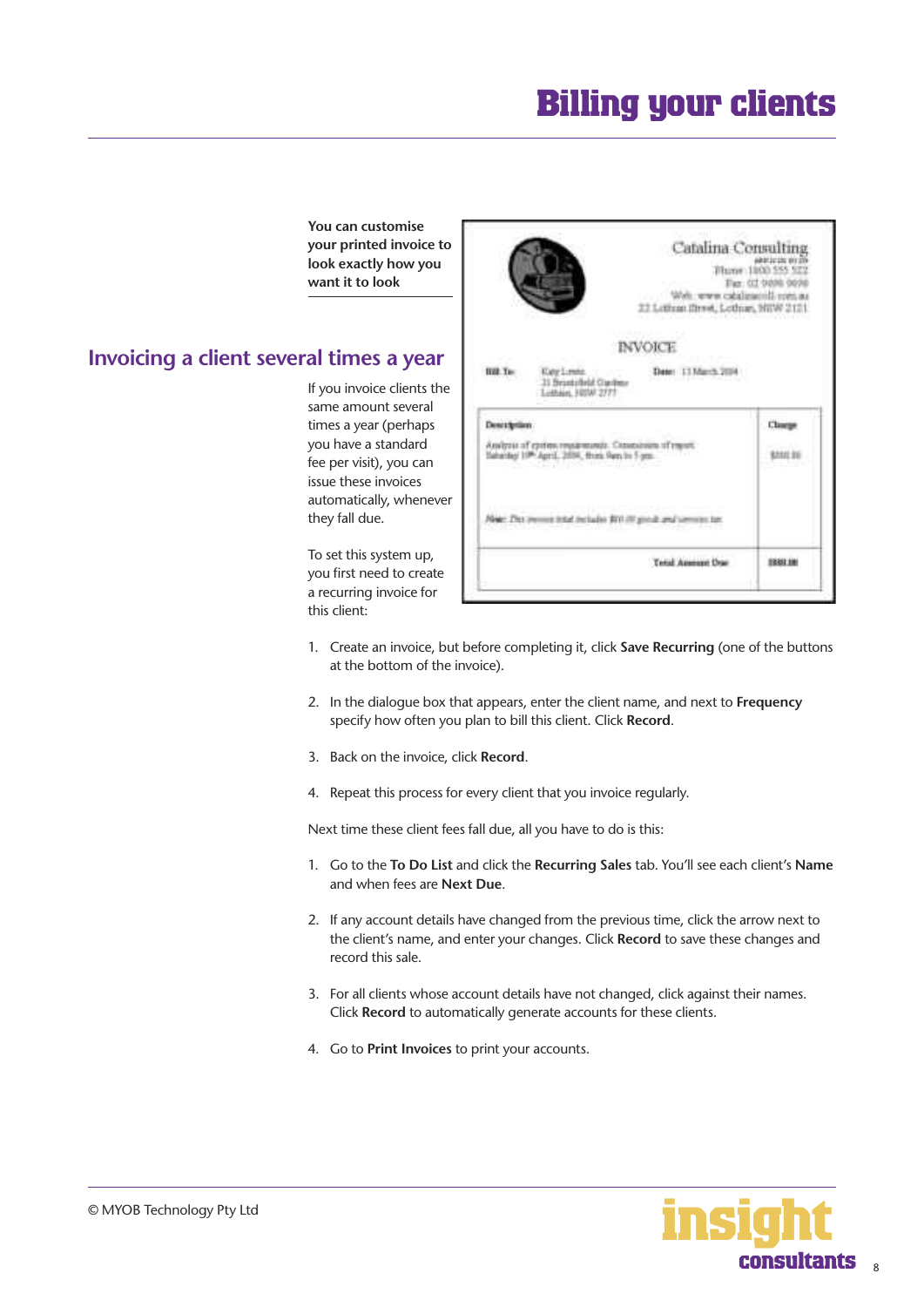# **Creating quotations and proposals**

<span id="page-8-0"></span>From time to time, you may need to generate quotations or proposals for your client. You can use your MYOB software to generate quotes and later, if these quotes are accepted, you can change them into invoices with a single click of a button.

#### **Creating a quotation**

Sales can have three different statuses: **Quote, Order** and **Invoice** (although orders are not available in MYOB BusinessBasics or FirstEdge). You can select the status in the topleft corner whenever you create a sale.

Quotes are an ideal way to provide estimates to clients without creating a transaction. A quote has no impact on your financial records and can be changed to an invoice at any time.

#### **Viewing outstanding quotes**

Go to the **Sales Register**, click the **Quotes or Orders** tab and you'll see a list of all your outstanding quotes and orders.

#### **Turning quotes into sales**

To change a quote or an order into an invoice, simply go to the **Sales Register** and click the **Quotes or Orders** tab. Highlight the quote or order and then click **Change to Invoice**. You'll see the quote or order, ready for you to update as necessary and record as a final invoice.

Even once a quote is changed to an invoice, you can still find the original quote in the **Sales Register**. If you want quotes to be removed after they're changed to invoices, go to the **Setup** menu, choose **Preferences**, click the **Sales** tab and then mark the **Delete Quotes upon Changing to and Recording as an Order or Invoice** checkbox.

#### **Setting up your client database**

MYOB software provides an excellent starting point for most client databases. Customer cards have room for up to five addresses, and for each address you can specify three phone numbers, a fax number, an email address, a web address, the contact name, and the name to whom mail merge letters should be addressed. You can even store special comments in the **Notes** field. You can even group clients into pre-defined categories, using custom lists and identifiers.

#### **Splitting clients into groups**

If you go into a client's card file and click the **Card Details** tab, you'll see that you can categorise clients using both custom fields and lists. Custom lists are particularly useful for consultants as a way of organising clients into groups. You can organise clients in any manner you wish: by location, by age, by gender, by referral source, and so on.

Here's what to do to set up client groups:

1. First decide how you're going to group your clients, e.g. by location, by type, by product, etc.

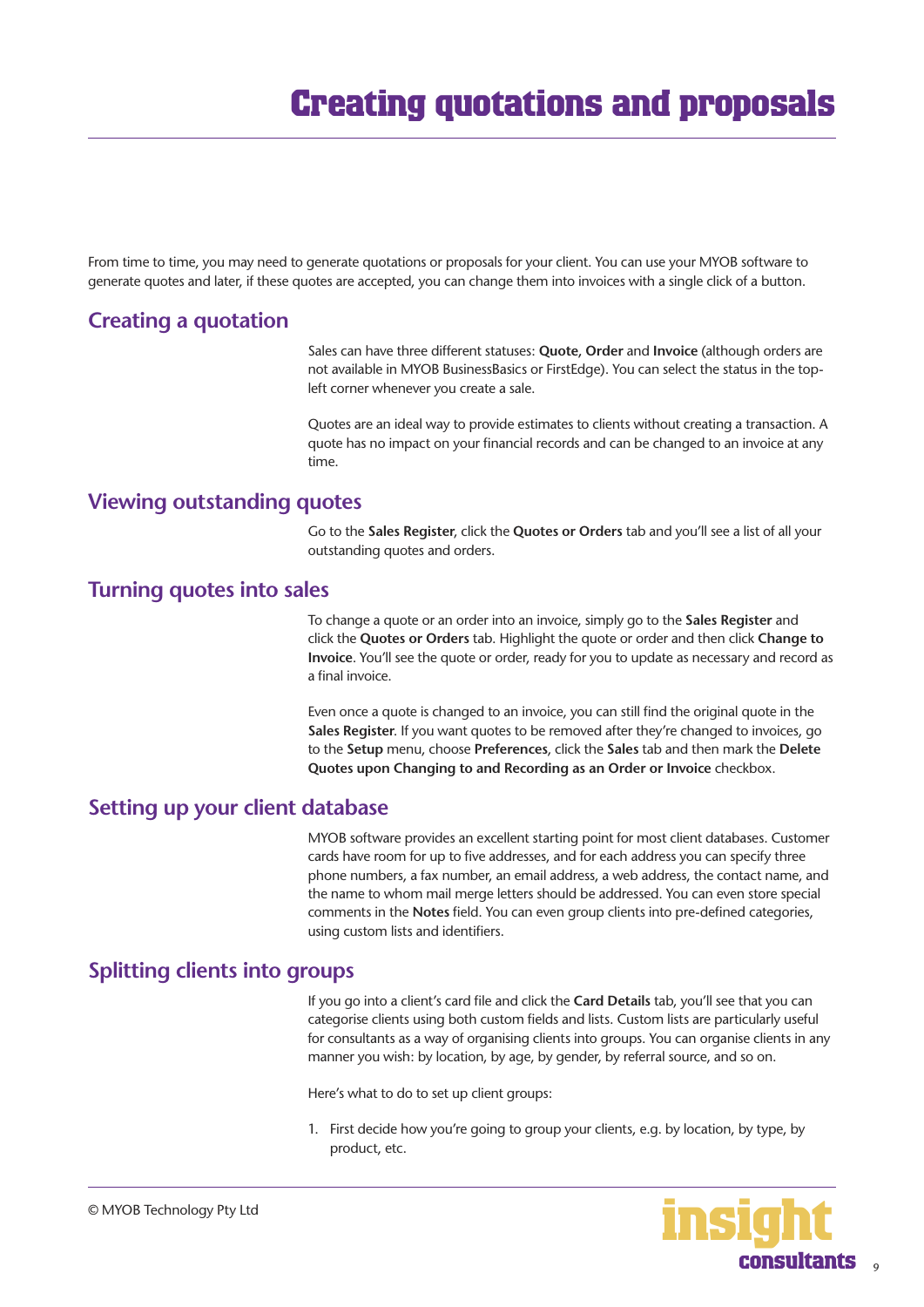- <span id="page-9-0"></span>2. Go to the **Lists** menu, choose **Custom List & Field Names**, and then choose **Customers**.
- 3. Change the descriptions of **Custom List #1** (and **Custom List #2** and **#3** if desired) to indicate the way you're going to group clients, for example, by changing the name of **Custom List #1** to Location. Click **OK**.
- 4. Return to the **Lists** menu, choose **Custom Lists** (not **Custom List & Field Names**!) and then choose **Customers**. Now add the categories that you want to appear in each client group. For example, within the group of location, you might add entries for Sydney, Brisbane and Melbourne. Click **OK**.
- 5. Go to the **Cards List**, double-click a client who you want to allocate to a group, and click the **Card Details** tab. Select the appropriate categorisations from the **Custom Lists**.

That's all there is to it! The screenshot below shows some idea of how this could work for a consultancy business, but of course, you can apply these principles in many hundreds of ways.

**Setting up custom lists lets you organise your clients into groups**

| <b>CARL ALCOHOL: N</b><br>the contract of the contract of | ٠ | was not a series and the content |  |
|-----------------------------------------------------------|---|----------------------------------|--|
|                                                           |   |                                  |  |
|                                                           | m |                                  |  |

**When you run an independent database** 

> Sometimes, consultants need to maintain a lot of very specific

information about clients and decide to set up a database separate from their MYOB software. In this scenario, work out how you can best use your MYOB software in conjunction with this database.

- Don't waste valuable time typing client details once into your MYOB accounting software and once into an independent database. With the help of MYOB DeveloperPack, you can synchronise your MYOB accounting file with your client database so that the exchange of information is automated, without the need for anything to be recorded twice. To find out more about MYOB DeveloperPack, visit **http://d2d.myob.com.au** .
- A simpler approach (although not as good a solution in the long-term as automatic synchronisation) is to export card information from your company file into your database, or vice versa, using the import and export commands located in the File menu.



#### © MYOB Technology Pty Ltd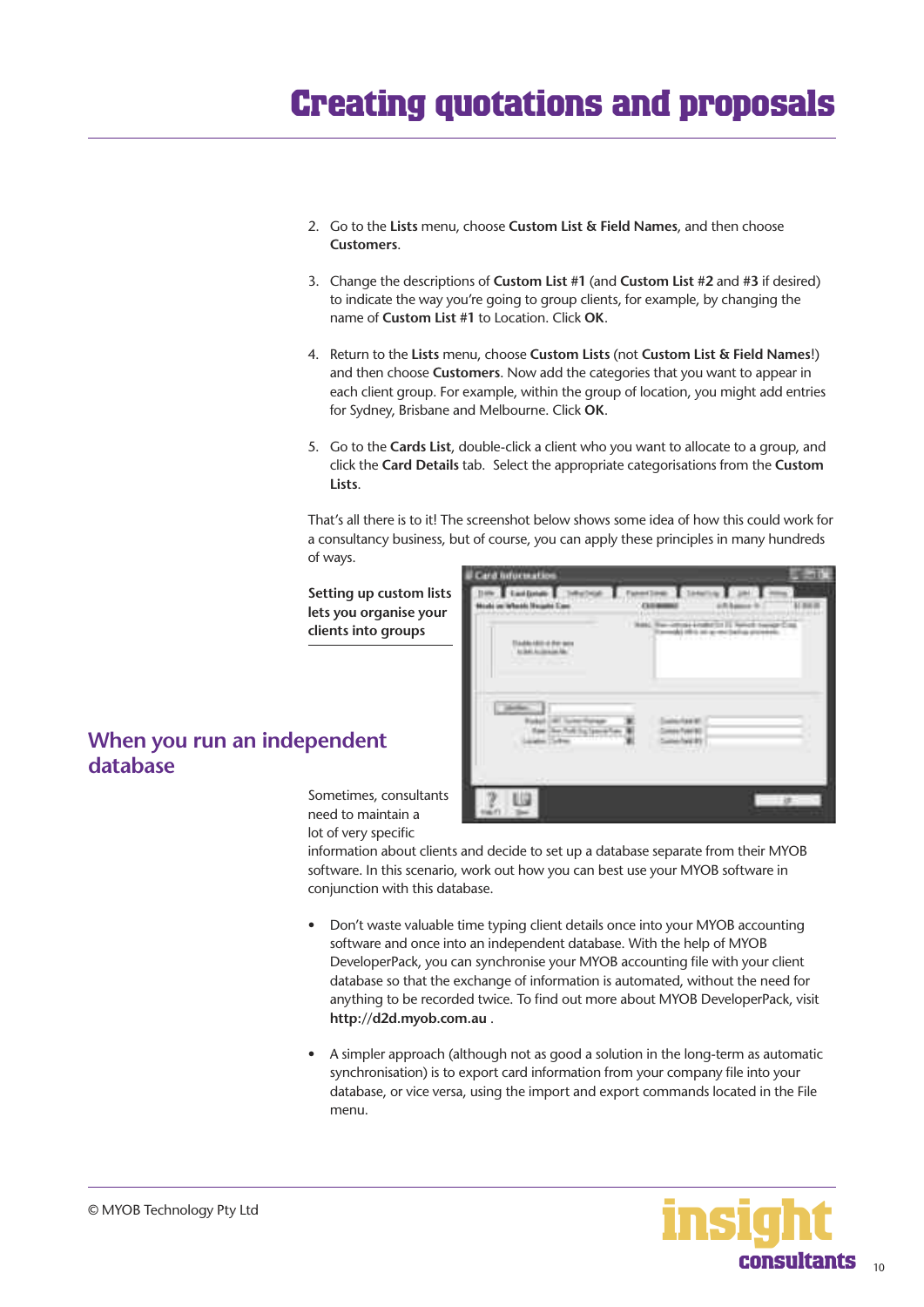- <span id="page-10-0"></span>• If you're using a standard off-the-shelf software package as your independent database, you may well find that there is already a utility that you can purchase that automatically synchronises information.
- If you want to link ACT! contact manager with your MYOB software, go to **www.acttoday.com.au** and download the mLink utility.
- To link your MYOB company file with your contacts in Microsoft Outlook, go to **www.datapel.com** .

# **Printing mailing labels**

Direct mail is probably the most effective way of advertising. You can use your MYOB software to develop a database of both existing clients and prospective clients and, if you like, generate personalised letters and mailing labels. (Note that these features aren't available in MYOB BusinessBasics or MYOB FirstEdge.)

Although the mailing label menu has a few standard sizes listed, chances are that none of these sizes will exactly match what you have available. The easiest approach is to buy the size of mailing labels that you want and then customise your MYOB software to print onto them. Here's what to do:

- 1 Go to the **Card File** command centre and click **Print Mailing Labels**.
- 2 Select any one of the standard label sizes as the **Selected Form for Mailing Label**. Then click **Customise**.
- 3 Click the **Form Properties** icon in the toolbar. Specify the size of the paper, the margins (often there aren't any with mailing labels), the number of rows and columns and the actual dimensions of the labels.
- 4 Still in the Customise Mailing Labels window, change the font and size of the name and address, if desired by double-clicking the relevant fields.
- 5 Click **OK** and you should be done. Try printing 20 or 30 labels as a test.

| It's easy to print | <i><b>Пулотс</b></i><br>Laureat    |                    |
|--------------------|------------------------------------|--------------------|
| mailing labels     | Rows per Page 17                   | Column per Page 12 |
|                    | Paper   A4 Lete: 21.001 + 23.7 cm. |                    |
|                    | $-4181.08$                         |                    |
|                    | $8500$ cm.                         | 30.201             |
|                    |                                    |                    |
|                    |                                    | tк                 |

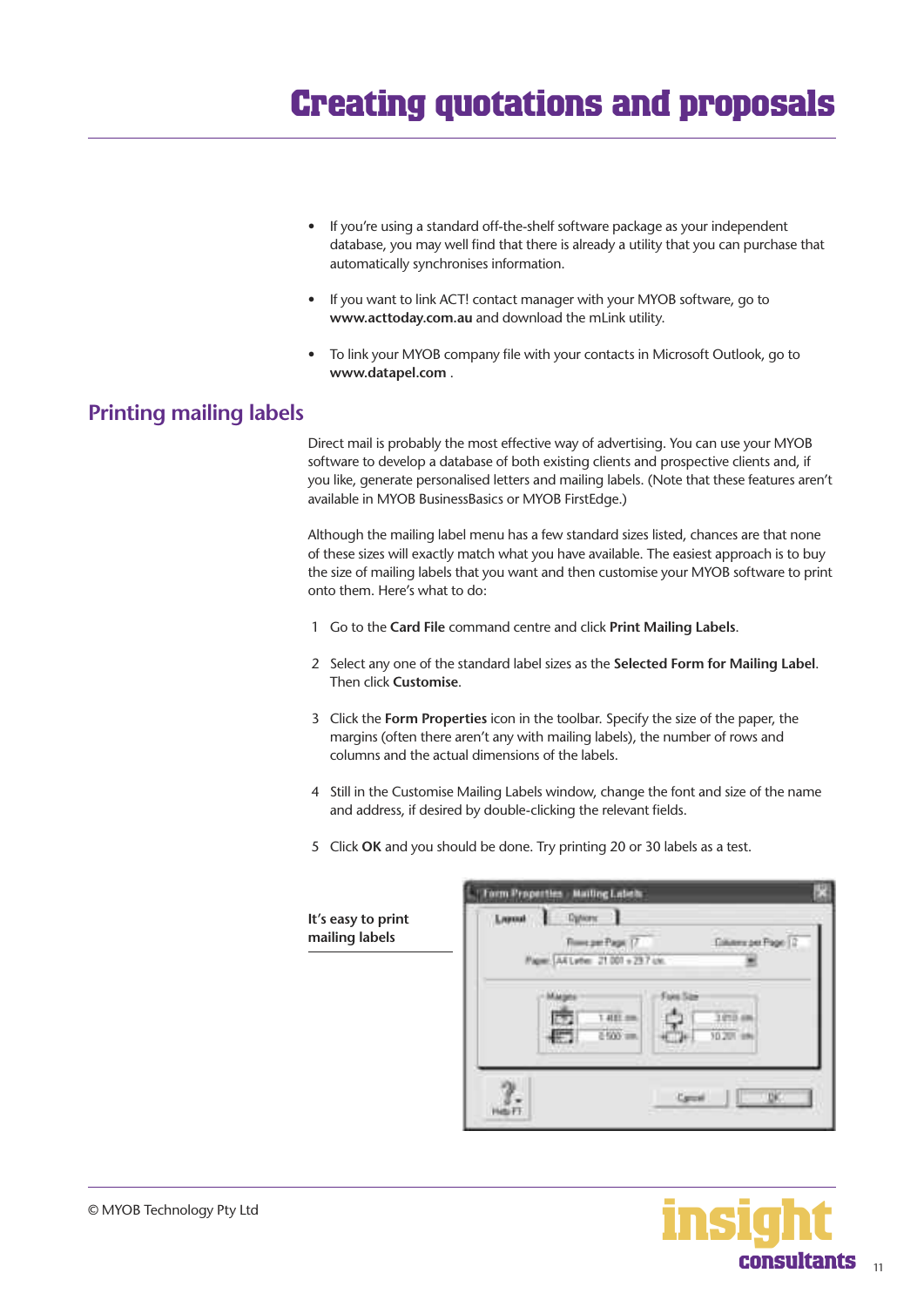<span id="page-11-0"></span>If you are a consultant who bills for time, then chances are you should be using the Time Billing command centre (note that this feature is only available in MYOB Accounting Plus, MYOB Premier and MYOB AccountEdge). The idea is that every time you do some work for a client, you log the details of time spent, along with brief notes, in an activity slip. Later, when you come to bill the client, MYOB software compiles all these activity slips together to create a time billing invoice.

## **Getting ready for time billing**

To get ready for time billing, you first need to go to the **Setup** menu, choose **Preferences**, click the **System** tab, and then decide in what units of time you want to bill. You might want to bill time to the nearest minute, or you might engage in the common practice of billing in six minute units.

#### **Setting up your Activities List**

Your next step is to set up an Activities List for your business. You might want to go into the Clearwater sample file and see how a typical activities list looks, but the essential principle is that you create a new item in your Activities List for every different type of activity you bill for. For example, if you bill at either \$70 or \$80 an hour, depending on the client and the location, you would set up two activities, one for each hourly rate. You might also have additional activities for travel time, phone calls or photocopying.

Here's a step-by-step guide to creating a new activity:

- 1. Go to the **Time Billing** command centre, and click **Activities List**.
- 2. Click **New** to create your first new activity.
- 3. Enter an **Activity ID** (essentially just a code that you'll refer to this activity by); an **Activity Name** and an **Activity Description**.
- 4. If this activity will have a standard description that will appear on every invoice (for example, photocopying), then click **Use Description on Sale**.
- 5. Select an appropriate **Income Account** (creating a new account in your Accounts List if necessary) and specify the **Tax Code When Sold** (usually GST).
- 6. Decide whether this activity is **Hourly** or **Non-Hourly**, **Chargeable** or **Non-Chargeable**. (Labour items are usually Hourly and Chargeable, expenses such as photocopying and travel costs are usually **Non-Hourly** and **Chargeable**.)
- 7. If there is a prescribed rate for this activity (such as an hourly rate or a photocopying rate), select **Use Activity Rate** and complete the **Activity Rate** in the bottom left.
- 8. If each customer has their own billing rate, click **Use Customer Billing Rate**; then go to the **Selling Details** tab in each customer's card and complete this rate.
- 9. If each employee has their own billing rate, click **Use Employee Billing Rate**, then go to the **Payroll Details** tab in each employee's card, click the **Time Billing** button and complete this rate.

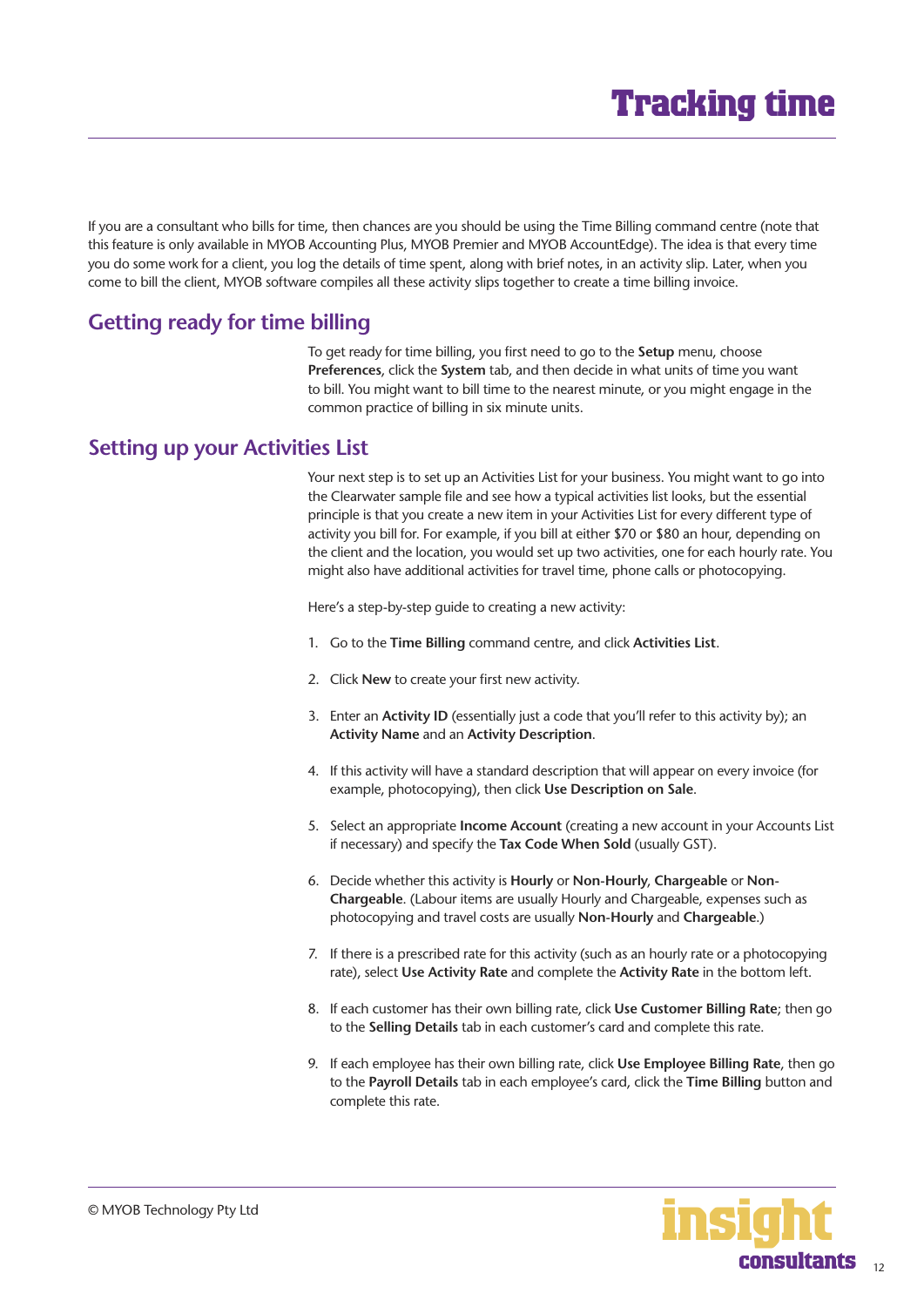# **Tracking time**

**Your Activities List is the first step in setting up time billing**

#### <span id="page-12-0"></span>**Giving employees access to time billing only**



Many employers would like their employees

to take advantage of time billing features but don't want these same employees having access to their private financial information. Fortunately, you can set up appropriate passwords so that restricted employees can only access the Time Billing command centre.

The first step (if you haven't done this already) is to create your administrator password. (With MYOB software, whoever has **Administrator** as their **User ID** is automatically assigned unlimited access to the company file.) Here's what to do:

- 1 When you open your company file, enter **Administrator** as your **User ID**. Leave the **Password** field blank and click **Change Password**.
- 2 In the Change Password window, enter your password first in the **New Password**  field and then again in the **Confirm Password** field. Click **Record** and your company file should open.

The next step is to set up a unique sub-password for every employee, specifying what menus they can access and what they can't.

- 1. Assuming you've already logged on using the administrator password, go to the **Password** window (go to the **Setup** menu, choose **Preferences**, click the **Security** tab and click **Password**).
- 2. Click **New** to create new **User IDs** and **Passwords** for each employee.
- 3. For each user, click in the **Not Allowed** column to mark any functions that you don't want this person to be able to access.
- 4. Click **OK** to save your password changes.

An alternative to setting up passwords in this manner is to create a new company file that simply contains your accounts list, customer cards and time billing activity list. Employees record their activity slips in this file and then at the end of the week or month, you export these slips out of their file into your own master file. Set up correctly, this method can work well (and is quite practical for employees who are on the road), but bear in mind that importing and exporting transactions will always be more fiddly and prone to error than working directly in the master file.

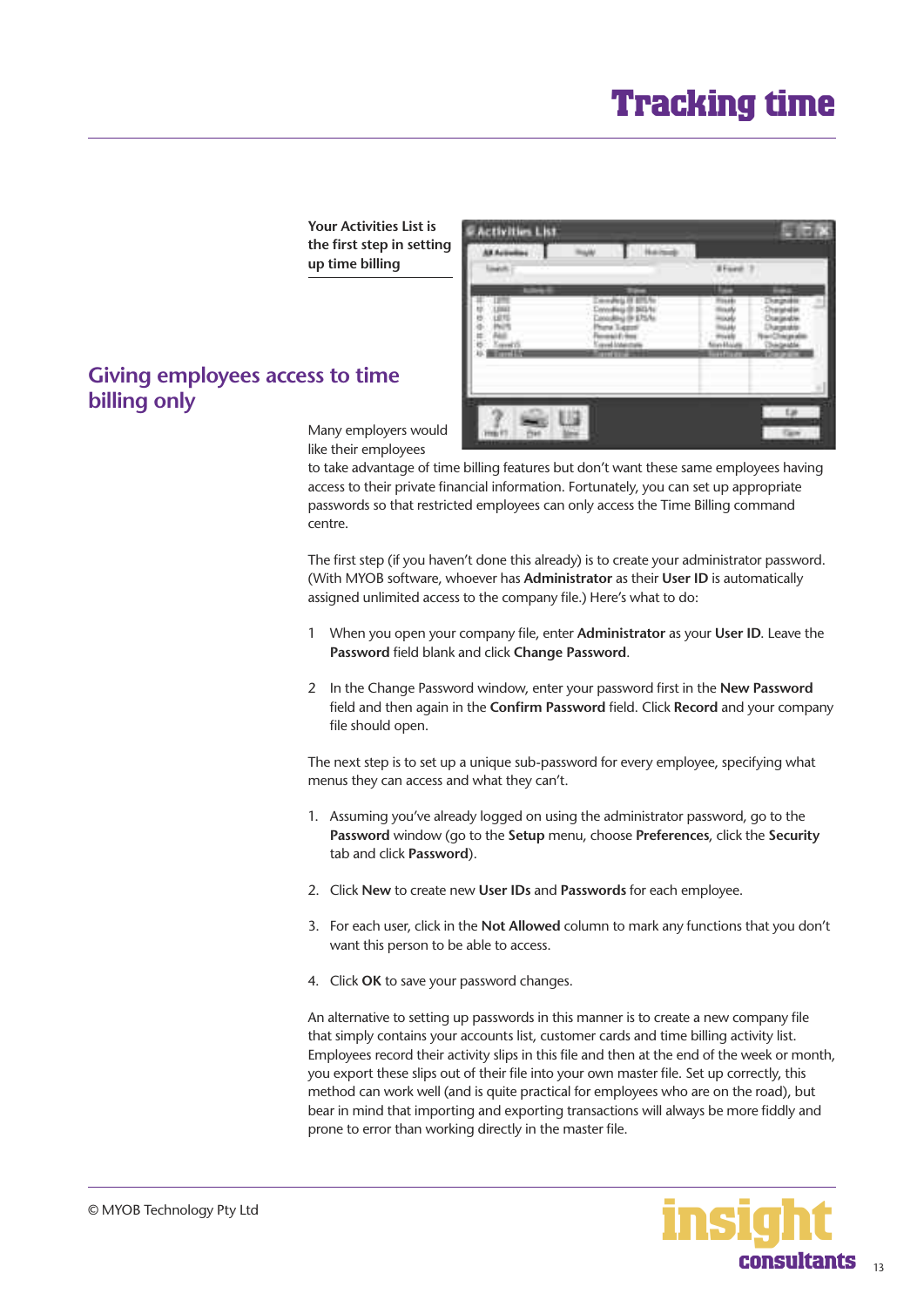# **Tracking time**

## <span id="page-13-0"></span>**Recording time**

The above couple of sections *[Getting ready for Time Billing](#page-11-0)* and *Setting Up your Activities [List](#page-11-0)* on page 12 explain how to prepare for time billing. The next step is to get on with the job of recording your time.

Here's how:

- 1. Go to the **Time Billing** command centre and click **Enter Activity Slip**.
- 2. In the **Employee** field, enter the employee's name, surname first.
- 3. Enter the **Date** and the **Customer** name.
- 4. In the **Activity** field, enter the activity code (to see a list of all activities, click the blue drop-down arrow to the right of the Activity box)
- 5. In the **Units** field, select from the following:
- a. For time, enter the amount of time in whatever units of time you specified in your preferences. For example, if your preferences are set for billing in six minute units and you work for 12 minutes, write 2 in the **Units** box. (If you wish, take things a step further by pressing the **Start** and **Stop** buttons to calculate time automatically as you go.)
- b. For photocopies, phone calls or faxes, enter the number of pages copied or calls made.
- 6. Check the **Rate** and override it if necessary.
- 7. Enter the job number if you're using job features.
- 8. As the **Notes**, enter the description as you will want it to appear on the client's invoice. For activities such as photocopying, you don't need to enter any notes as the item description should automatically appear.
- 9. Click **Record** when complete.



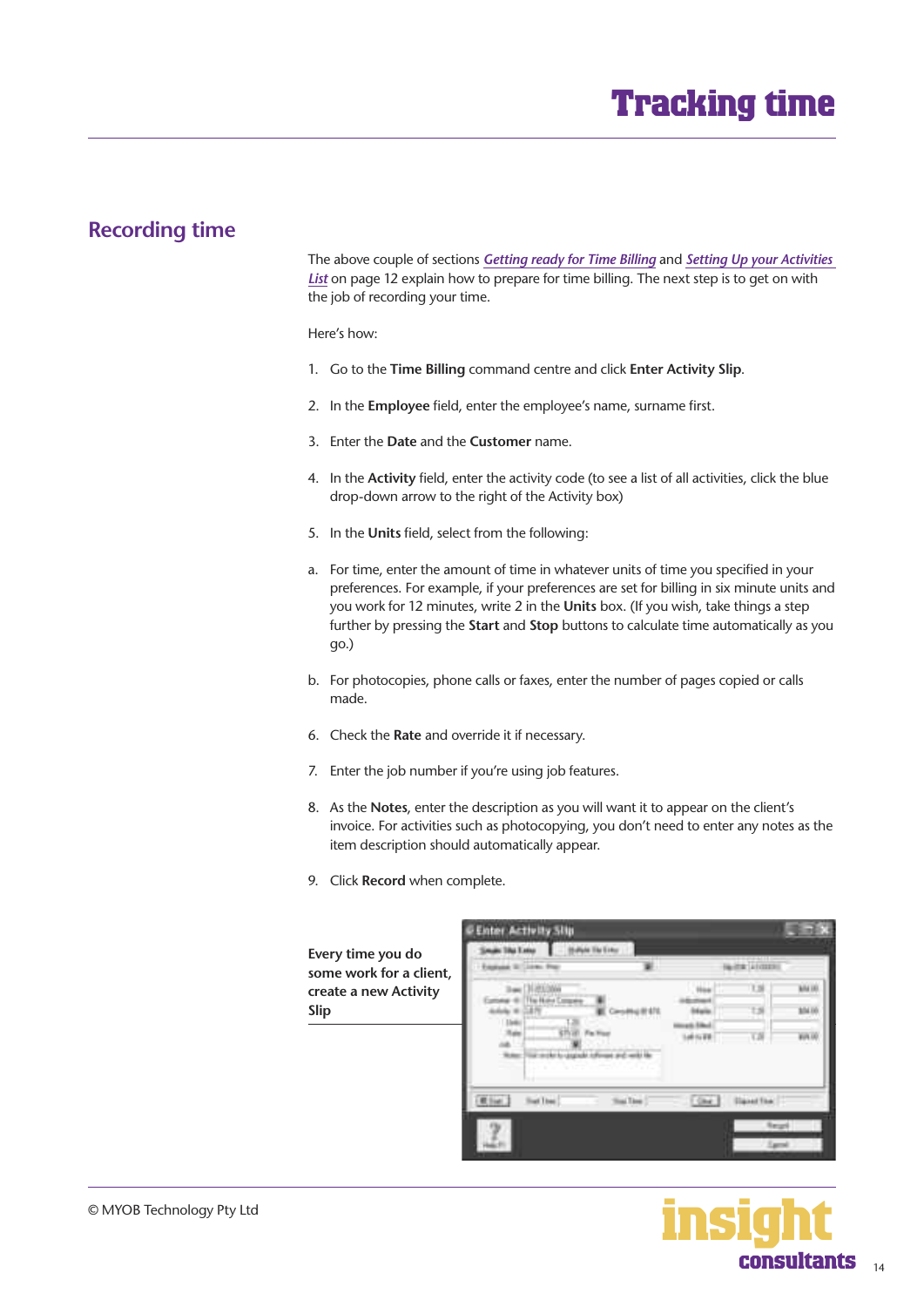## <span id="page-14-0"></span>**Preparing your first time billing invoice**

Once you've recorded activity slips for your clients, you'll be ready to prepare your first time billing invoice. The procedure may seem a little complex at first, but once you get used to it, you'll find raising invoices both speedy and efficient.

- 1 Go to the **Time Billing** command centre and click **Prepare Time Billing Invoice**.
- 2 You'll see a list of all clients with unbilled time. Highlight the client you want to bill and click **OK**.
- 3 To bill all outstanding time, click **All** and then click **Prepare Invoice**. Or, if you wish, enter the amount you want to invoice in the **Bill** column against selected items.
- 4 If you have a single client who has several outstanding jobs or projects, click **Sort by Job** to group activity slips together.
- 5 Click **Prepare Invoice** and you'll see a standard time billing invoice, with all items and descriptions complete.
- 6 Enter headers and subtotals as appropriate, make any other required changes, and then click **Record**.

**You can print detailed notes for each activity or group similar activities together**



# **Deciding how much detail to include**

One of the dilemmas you may encounter when first creating time billing invoices is deciding how much detail to include. You probably want to detail all the time entries separately, showing the date and what work was done, but you probably won't want a separate entry for every photocopy or phone call made.

Fortunately, the time billing window offers you the choice of combining activities or listing them separately. For example, if you want to create an invoice for a client which includes both time (that you want to detail line by line) and photocopying (which you want to lump together as a total), this is what to do:

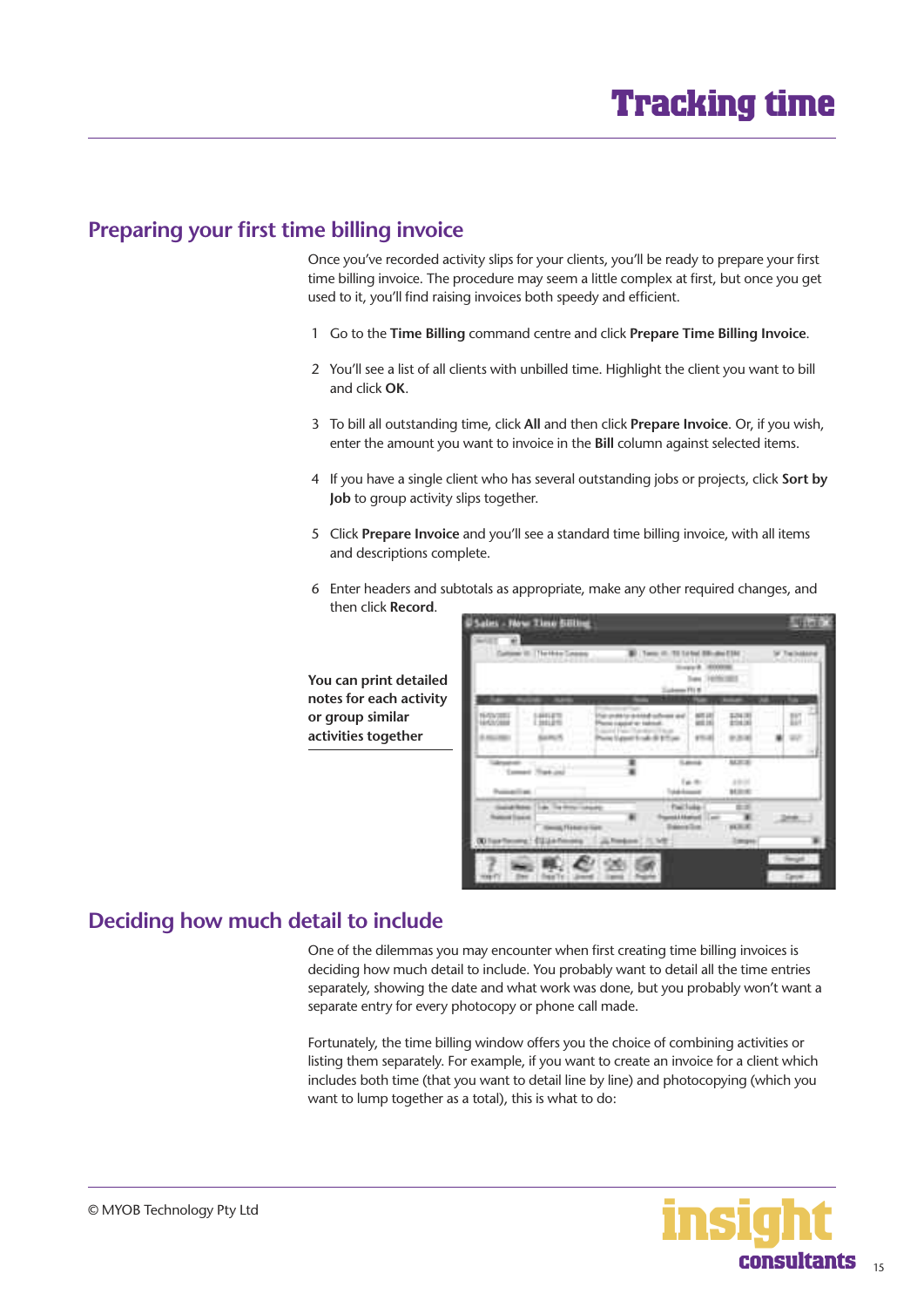- <span id="page-15-0"></span>1 When preparing a time billing invoice, click in the **Bill** column for each hourly activity.
- 2 Click the **Use Activity Slip Notes** checkbox and then click **Prepare Invoice**.
- 3 You'll see a time billing invoice with all time listed for this client, line by line, complete with notes. Now, before recording this invoice, click the **WIP** button to return to the time billing window.
- 4 Now, click in the **Bill** column of all the expenses that you want to combine (such as photocopying and phone calls) and this time, click the **Consolidate Activities** checkbox.
- 5 Click **Prepare Invoice** and these activities will be added to your invoice, with only one line per activity.

### **Writing off time**

Sometimes you can't justify charging a client for all the time you spend on a matter. If this is the case, you can simply make an adjustment for this time in the **Prepare Time Billing** window. For example, if the **Billable** time comes up as \$250 but you write \$200 in the **Bill** column and then minus \$50 in the **Adjustment** column, the client will only be billed \$200. However, the time billing reports will track any time written off so that you can make sure that such write-offs don't get out of hand.

However, if you want to show the client that you're writing off time (and it's often good PR to do so), then don't adjust the time in the **Prepare Time Billing** window. Instead, bill for the full amount of time, click **Prepare Invoice**, and in the final time billing invoice window, edit the **Description** and **Amount** to show the amount written off. For example, the description might say "On-site troubleshooting of Welchia Worm virus. Four hours on-site, but only three hours charged".

### **Billing for both time and materials**

Some consultants need to bill for both time and out-of-pocket expenses. If you want to include out-of-pocket expenses on your time billing invoices then you can. (You can find out more in *[Setting up job expenses to be reimbursable](#page-25-0)* on page 26).

Once you have set up job expenses in this way, all you have to do is generate a time billing invoice in the normal way, but before recording it, click the **Reimburse** button. You'll see a list of any out-of-pocket expenses incurred on behalf of this client. Select these expenses and they'll be automatically added into the body of your time billing invoice.

# **Analysing employee productivity**

There are several time billing reports that help you to analyse the billing patterns of your employees, helping to boost productivity and discern problems as they arise. You can find all these reports in the **Reports** menu, under the **Time Billing** tab.

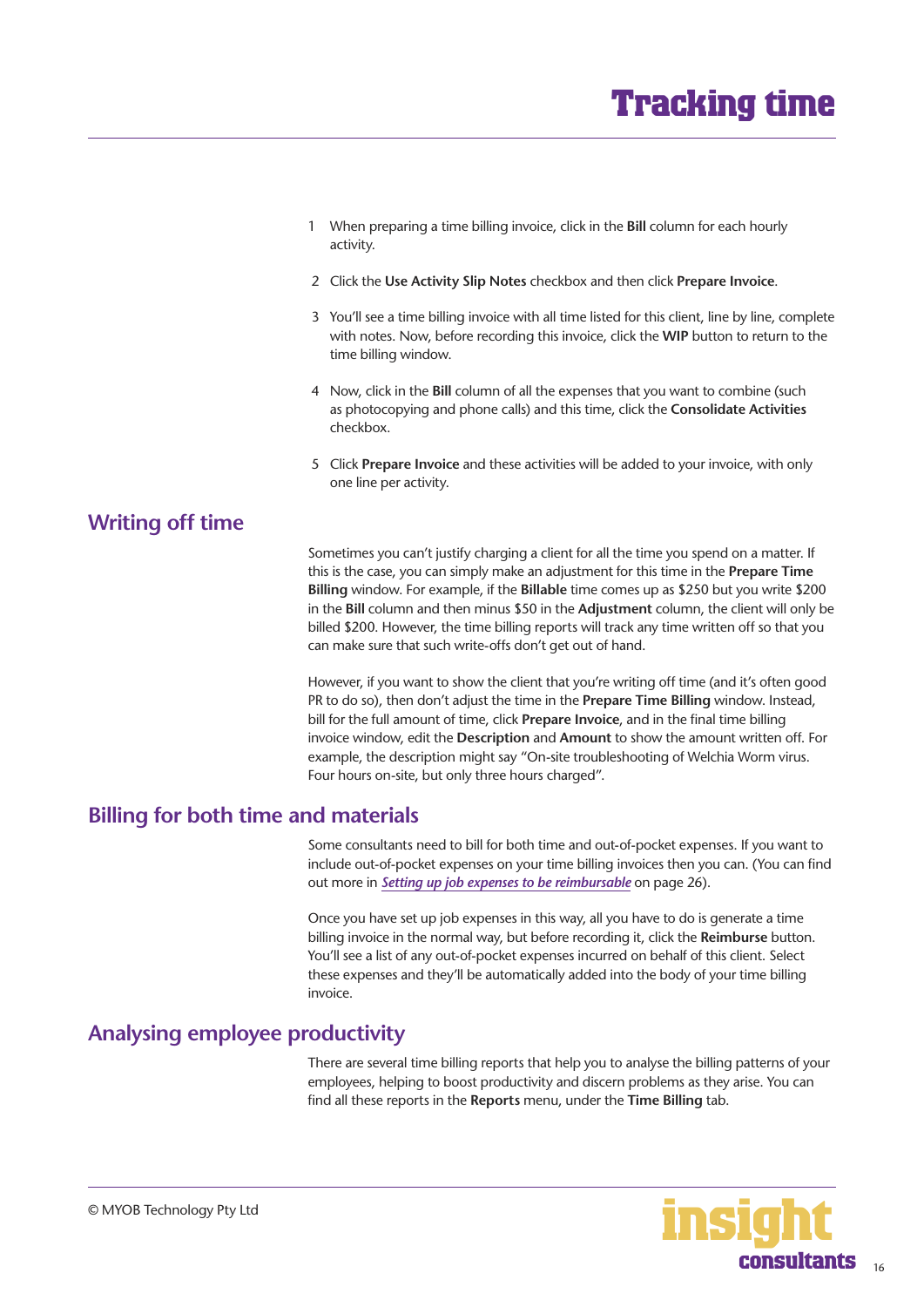- The **Productivity Hourly Summary** report shows total chargeable hours, adjustments, non-chargeable hours and the percent of actual hours for each employee.
- The **Employee Slip Detail** report shows similar information, but in a slightly different format, so that you can analyse the details of each employee's billing.
- The **Customer Slip Detail** report is very useful, especially if you select **Work in Progress Only** as the **Slip Status**. This report shows the total value of unbilled time and is good to print at the end of each month to make sure you haven't omitted billing any clients. **COLLEGE**

| <b>Employee productivity</b>         |  |  |  |  |  |
|--------------------------------------|--|--|--|--|--|
| reports provide<br>valuable insights |  |  |  |  |  |
|                                      |  |  |  |  |  |

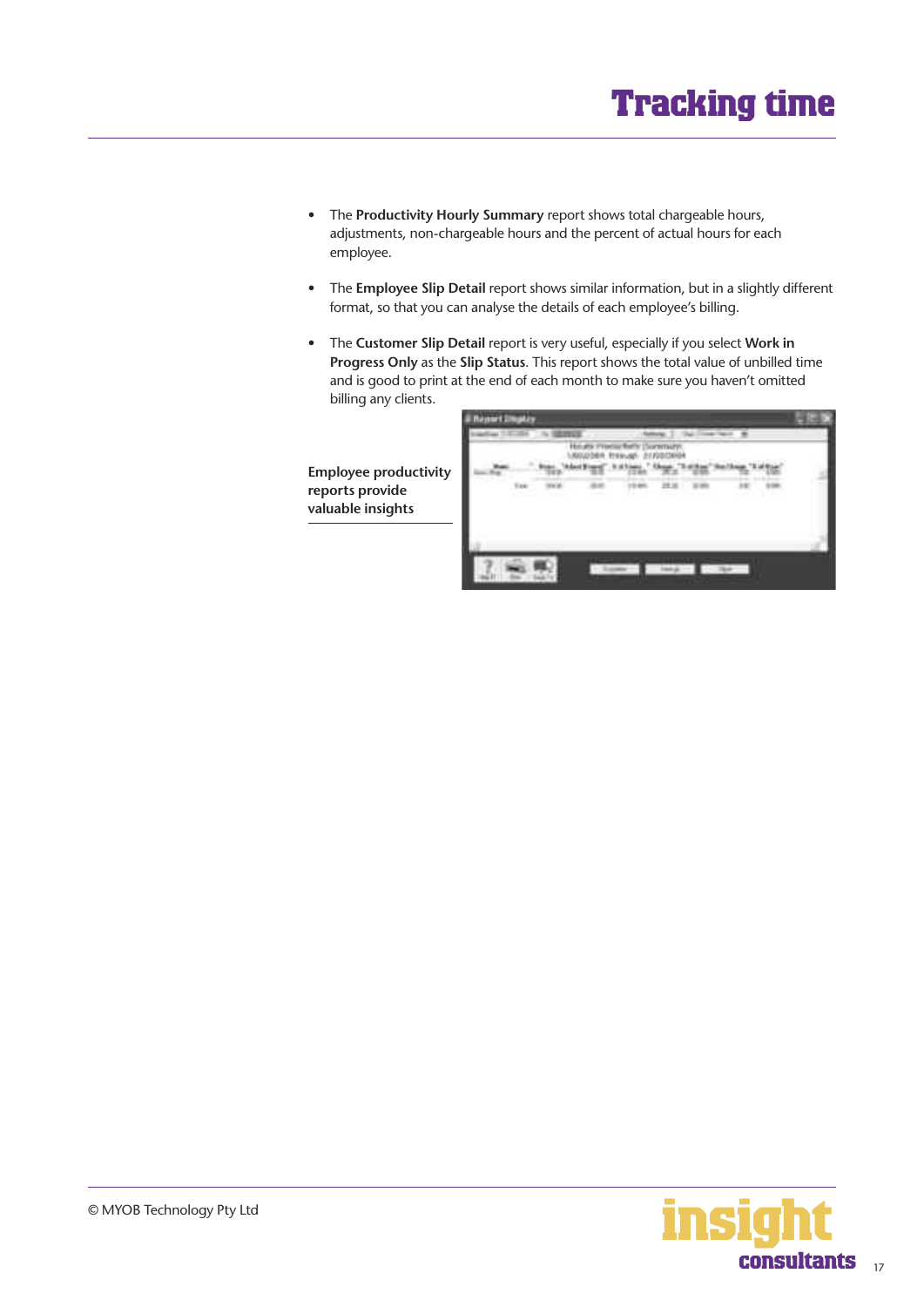<span id="page-17-0"></span>Many consultants make the most of their living away from the office, consulting to clients on-site. In this situation, it's easy to concentrate on doing what you do well, postponing boring paperwork for as long as possible. Trouble is, invoices are late, cashflow is delayed, mistakes get made and billable time forgotten.

Below are a few possible approaches to this dilemma.

#### **Raising invoices when you're on the job**

The easiest solution is MYOB PocketAccounts, a Palm OS software application that extends the information gathering reach of your desktop-based MYOB accounting software beyond the office and out onto the road. With MYOB PocketAccounts, you can access and record sales information via a handheld device, thereby creating sales, processing payments and issuing invoices.

#### MYOB PocketAccounts synchronises all of the sales or time billing information with the MYOB accounting software in your office. There's no need to re-key any data

**MYOB PocketAccounts is the ideal way to track time and materials when working in the field**

|                     | <b>A-Z Stationery Supplies</b> |         |
|---------------------|--------------------------------|---------|
|                     | Status:                        | Done    |
|                     | Item                           | \$60.91 |
|                     | Freight                        | \$0.00  |
|                     | Tax                            | \$6.09  |
| <b>Total Amount</b> |                                | \$67.00 |
| [Paid Today]        |                                | \$0.00  |
| <b>Balance Due</b>  |                                | \$67.00 |

Consultants can use

PocketAccounts to 'clock in' and

'clock off' time spent on each job, keeping an accurate record of their on site activities, including non-billable time. They can log total kilometres travelled, accommodation expenses or phone calls made. When the consultant returns to the office, the information in their handheld is synchronised with the PocketAccounts desktop software via a HotSync operation, which in turn updates your MYOB accounting software.

#### **Dialling in from location**

By using a combination of broadband technology and remote access software (such as PC Anywhere or Timbuktu), it's possible for consultants to dial-in to the office and (assuming they have a laptop) work directly in your MYOB accounting software company file. In order to do this, you'll need either MYOB Premier (for Windows) or MYOB AccountEdge (for Macs), as these versions allow for more than one simultaneous user at a time.

This option is not as versatile as MYOB PocketAccounts, but may work well for consultants who are based in an established location away from head office.

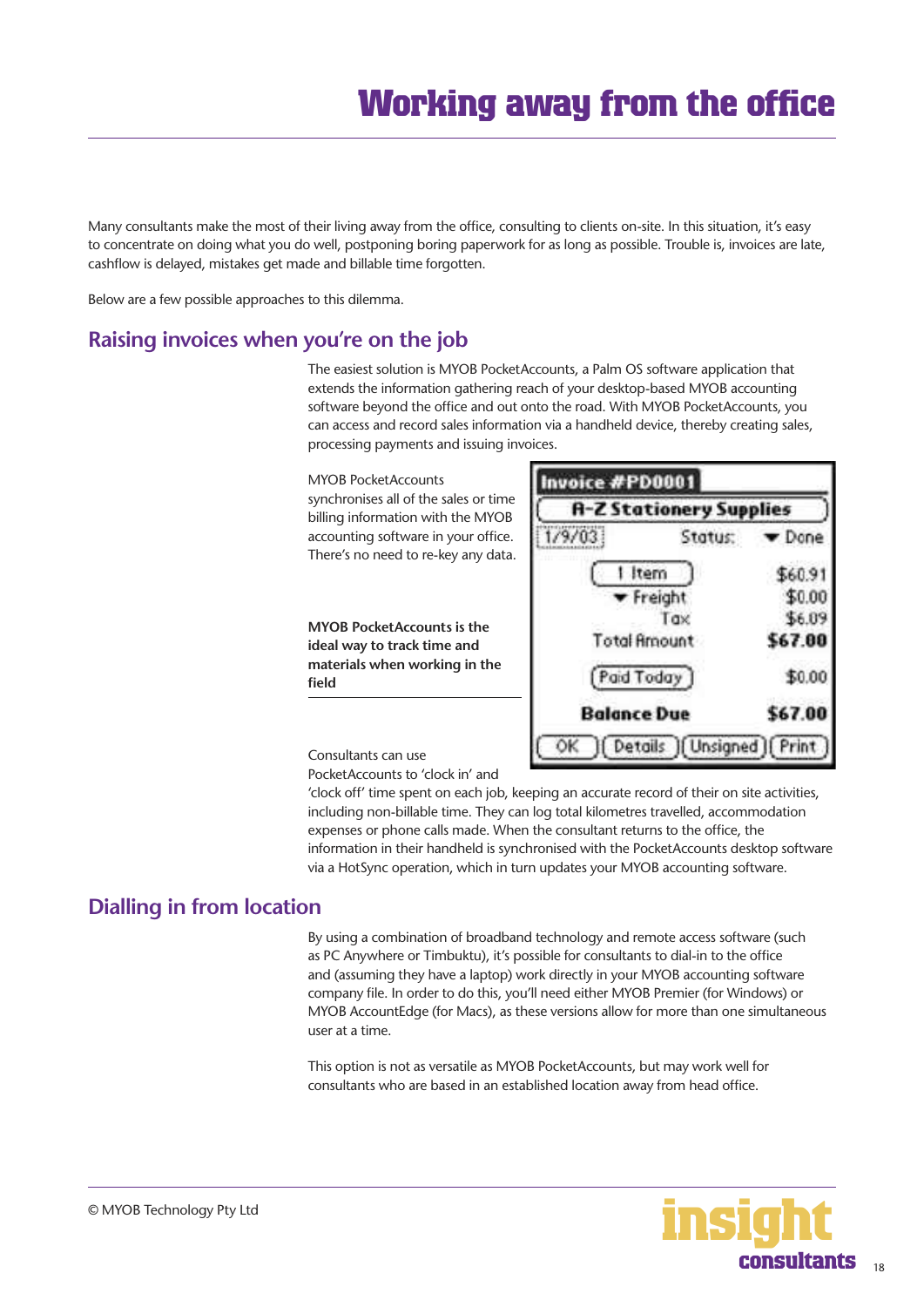# **Case study - Constantine Consulting**

## <span id="page-18-0"></span>**Business Name: Constantine Consulting**

#### **Overview: Constantine Consulting provides a water quality monitoring service. They use MYOB Premier and MYOB PocketAccounts.**

Description: Constantine employs five engineers, all working with local councils throughout NSW. There are an additional three employees based at head office.

Before Constantine started using MYOB PocketAccounts, the engineers created a lot of paperwork on the road which they would then email or fax through to head office, leaving the secretary to re-type this information into the office computer. It might sound efficient enough, but in practice, this system was a nightmare. Engineers would put off dealing with their paperwork or send through information incomplete; they would forget to bill for time; chasing for expense dockets became a weekly drama and clients often waited weeks and weeks to receive final accounts.

Now, all engineers have their own handheld device, complete with MYOB PocketAccounts. They log time billing information throughout the day, simply pressing the Start and Stop buttons, so that PocketAccounts keeps track of time automatically. They also use PocketAccounts to log all expenses such as fuel, accommodation and food as well as other items such as travel time.

Upon returning to head office, each engineer performs a HotSync® operation between their handheld and the head office MYOB accounting data. Within minutes, the secretary has all the required information necessary for producing client accounts. For engineers who are out on the road for prolonged periods, they remote-sync their handhelds to head office via their mobile phone, using Bluetooth or infra-red technology.

The upshot of these changes is that Constantine is a much more profitable business. Engineers spend less time chasing paperwork, more time is billed, and out-of-pocket expenses are more likely to be on-billed to clients. Clients are happy because invoices arrive promptly and include a detailed record of work performed.

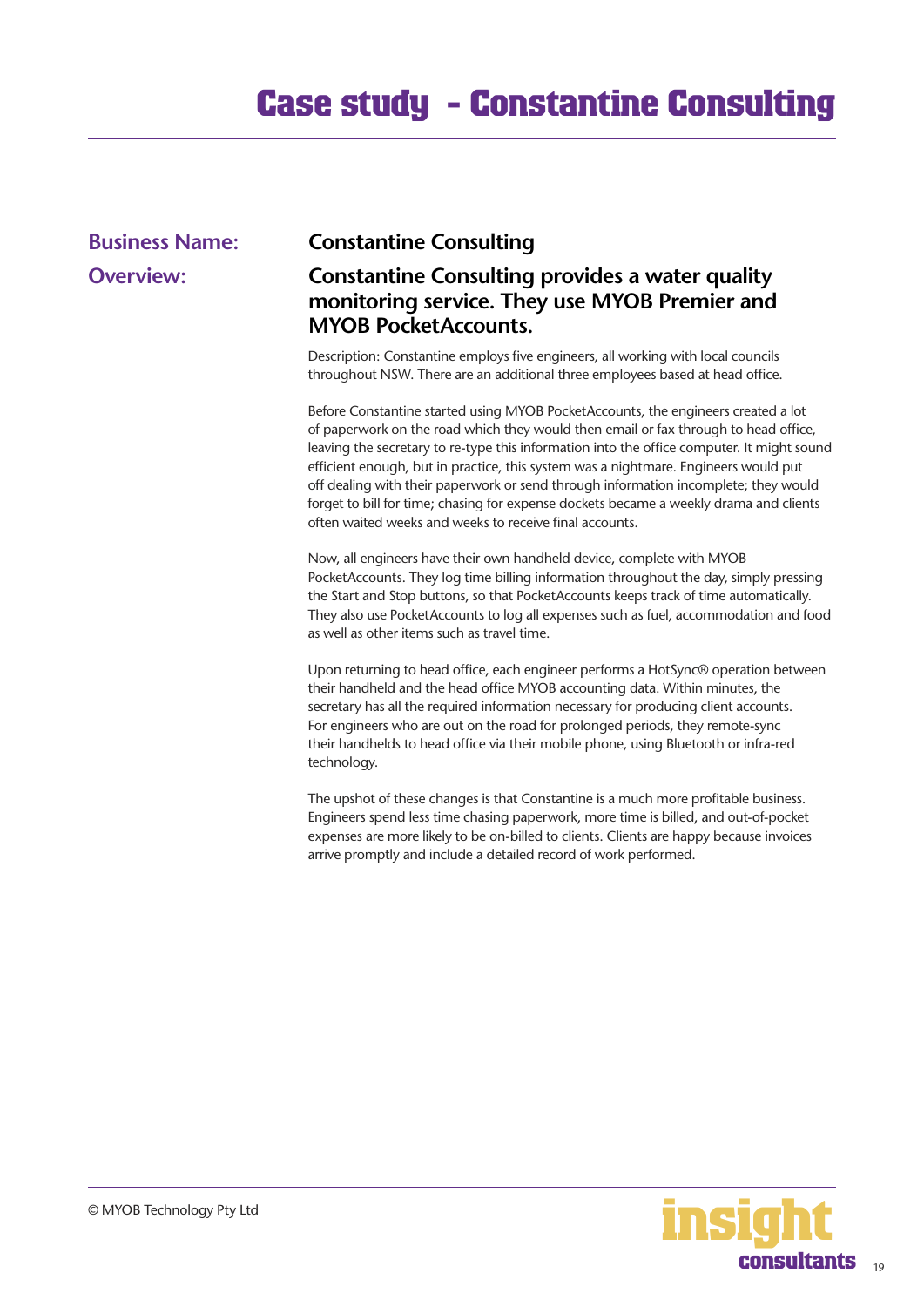<span id="page-19-0"></span>MYOB software has lots of ways to help you manage outstanding client fees. You can send out monthly statements, mail out reminder letters automatically, offer clients the ability to pay by BPAY® Credit Card by Phone or Postbillpay in person, and last but not least, see what fees are outstanding at any time, with a single click of a button.

#### **Sending out statements for client accounts**

To issue statements for all outstanding fees, simply go to the **Sales** command centre and click **Print Statements**. You can choose between **Activity** or **Invoice** statements.

An **Activity** statement displays the opening balance outstanding on clients' accounts as at any selected date, and lists all transactions (both invoices and payments) from that date up to the current date. An **Invoice** statement displays all invoices that have anything outstanding on them at the time of printing. It does not include invoices that have been paid in that current period.

To customise your statement layout, click **Print Statements** and then click **Customise**.

#### **Mailing reminder letters**

If some clients are consistently overdue with paying their account, you can send them reminder letters, the wording of which depends on how overdue the account is. (Note that this feature isn't available in MYOB BusinessBasics or MYOB FirstEdge.)

To do this, go to your **To Do List** and click the **A/R** tab. Look at the **Overdue** column. A positive figure in the **Overdue** column indicates the number of days that payment is overdue, and a negative figure indicates the number of days until payment is due.

Mark in the **Action** column the clients to whom you wish to send reminders, and then click **Mail Merge**. When prompted, choose a template. The templates COLL\_1ST.DOT, COLL\_2nd.DOT, COLL\_3rd.DOT and COLL\_FIN.DOT all refer to account reminder letters. (The first templates COLL 1st.DOT and COLL 2nd.DOT are relatively easygoing; the other templates become increasingly demanding!)

Select a template and click **Use Template**. Microsoft Word will then open automatically.

Complete your name and title as requested. Click **OK** and you end up with a single document, each page of which is a separate letter reminding the client of their overdue account.

#### **Mail merge letters provide an easy way to chase overdue accounts**

Incidentally, these standard reminder letters are well written, but you can adapt them if you wish, by changing the Word templates. You can identify Word templates by the three letters 'DOT'



at the end of their name, and you'll find these templates in the Letters folder that sits within your MYOB program folder.

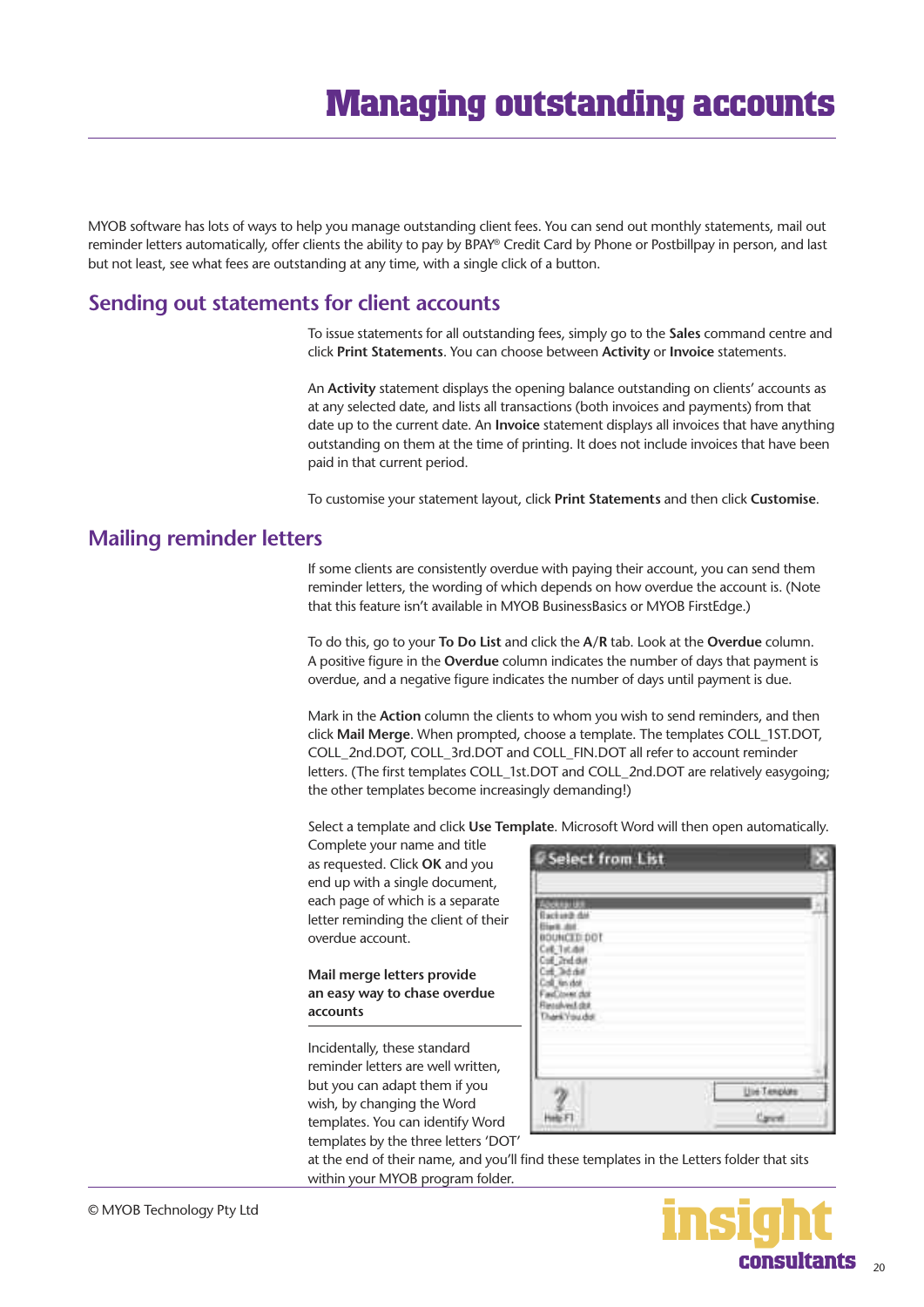#### <span id="page-20-0"></span>**Collecting money faster with BPAY and POSTbillpay**

By subscribing to a service called MYOB M-Powered® invoices, you can offer your clients the choice of paying invoices by BPAY®, Postbillpay (at all Australia Post outlets) or by credit card over the phone.

The main advantage of this service is that by providing more ways for your clients to pay you, you'll be paid quicker. Consultants often end up with many clients owing small amounts of money, and it's good to be able to offer a counter-suggestion to the reply "I'll mail a cheque tomorrow". Also, by offering these facilities you will make your business look that much 'bigger' and more professional.

For more information about M-Powered invoices, and to read the Product Disclosure Statement, visit **www.myob.com.au/m-powered/** .



**Encourage clients to pay faster with MYOB M-Powered invoices**

# **Recording client payments automatically**

If you subscribe to MYOB M-Powered invoices, every business day, you'll receive an email notification of all payments made by your clients using MYOB M-Powered invoices. The email also contains an electronic payment file that you can import into your MYOB Accounting, MYOB Accounting Plus or MYOB Premier company file to automatically record these customer payments and update your records.

#### **Seeing how much you're owed**

Choose **Receivables** from the **Analysis** menu in the Command Centre, or, for MYOB BusinessBasics and MYOB FirstEdge, simply click **Analyse Receivables** in the **Sales** command centre. You'll see a summarised Analyse Receivables report, aged as at the current date, showing the names of all clients who owe you money and how overdue they are. You can click the zoom arrows next to any client's name to go straight to a detailed breakdown of their outstanding invoices.

BPAY is a registered trademark of BPAY Pty Ltd

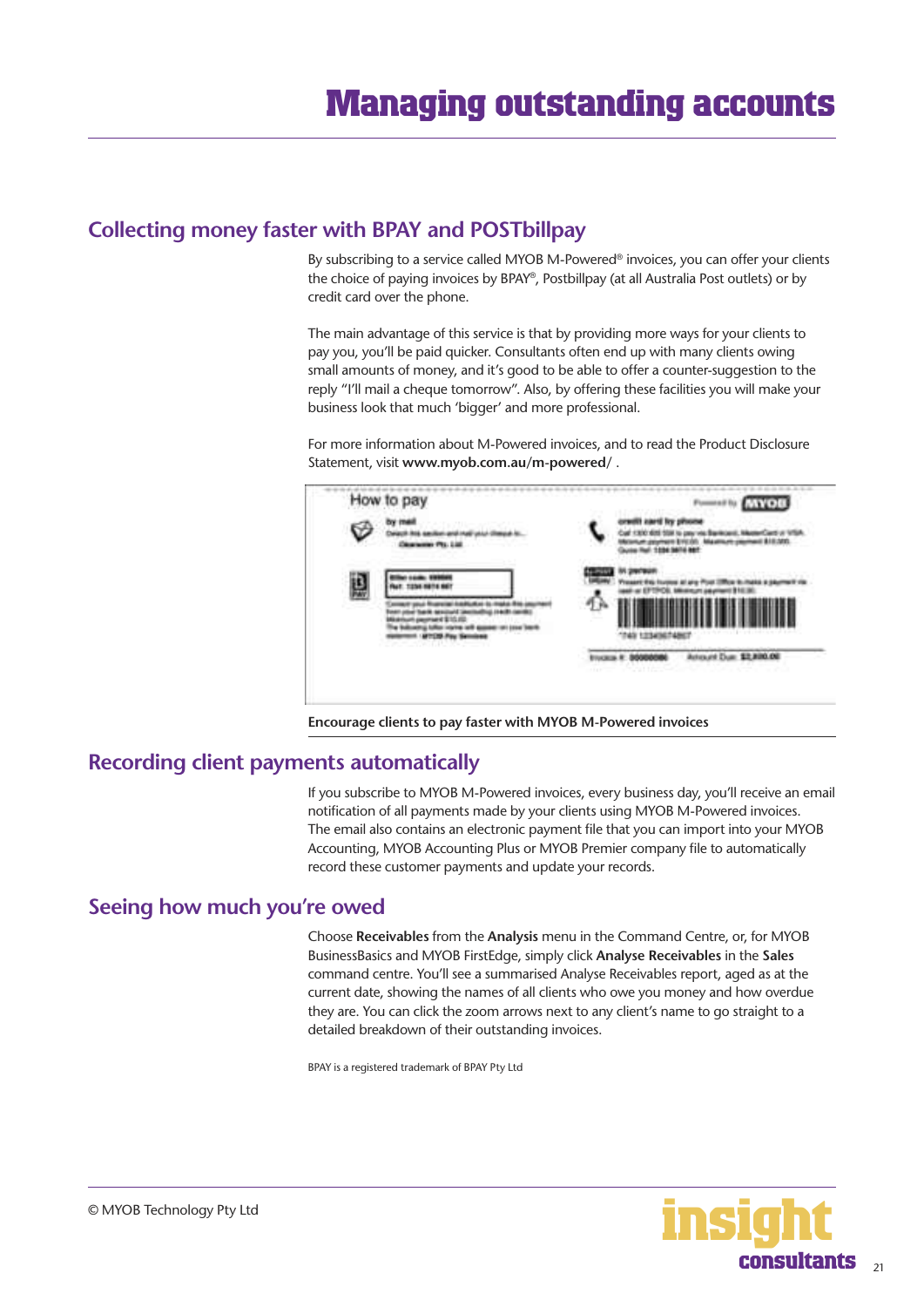# <span id="page-21-0"></span>**Business Name: Angelo the Angel Overview: Angelo uses MYOB BusinessBasics**

Angelo is a computer technician who works a regular day job in the city, but on the weekends, he moonlights as a consultant, fixing computers and troubleshooting networks. He isn't registered for GST, but still finds MYOB BusinessBasics perfect for recording his income and expenses, ready for his annual tax return.

Angelo uses MYOB BusinessBasics to issue invoices and receipts, as well as to keep track of who owes him money. He likes the way MYOB BusinessBasics keeps track of all his client contact details and what rates each client pays.

Angelo's record-keeping is still a bit chaotic, with business and private spending split across a mound of cash receipts, cheques and (the bane of his existence) numerous credit cards. However, he's found that he can minimise the time it takes to prepare for tax by downloading cheque account and credit card transactions from the internet direct into MYOB BusinessBasics. This complete, all he has to do is zoom into transactions, fix up the account codes and record them.

On a more personal note, MYOB BusinessBasics has helped Angelo take control of his finances in a way that had always eluded him up until now. He can calculate how much money he earns each week and make sure he's earning enough to cover his expenses (and even work away at his credit card debt, bit by bit…).



22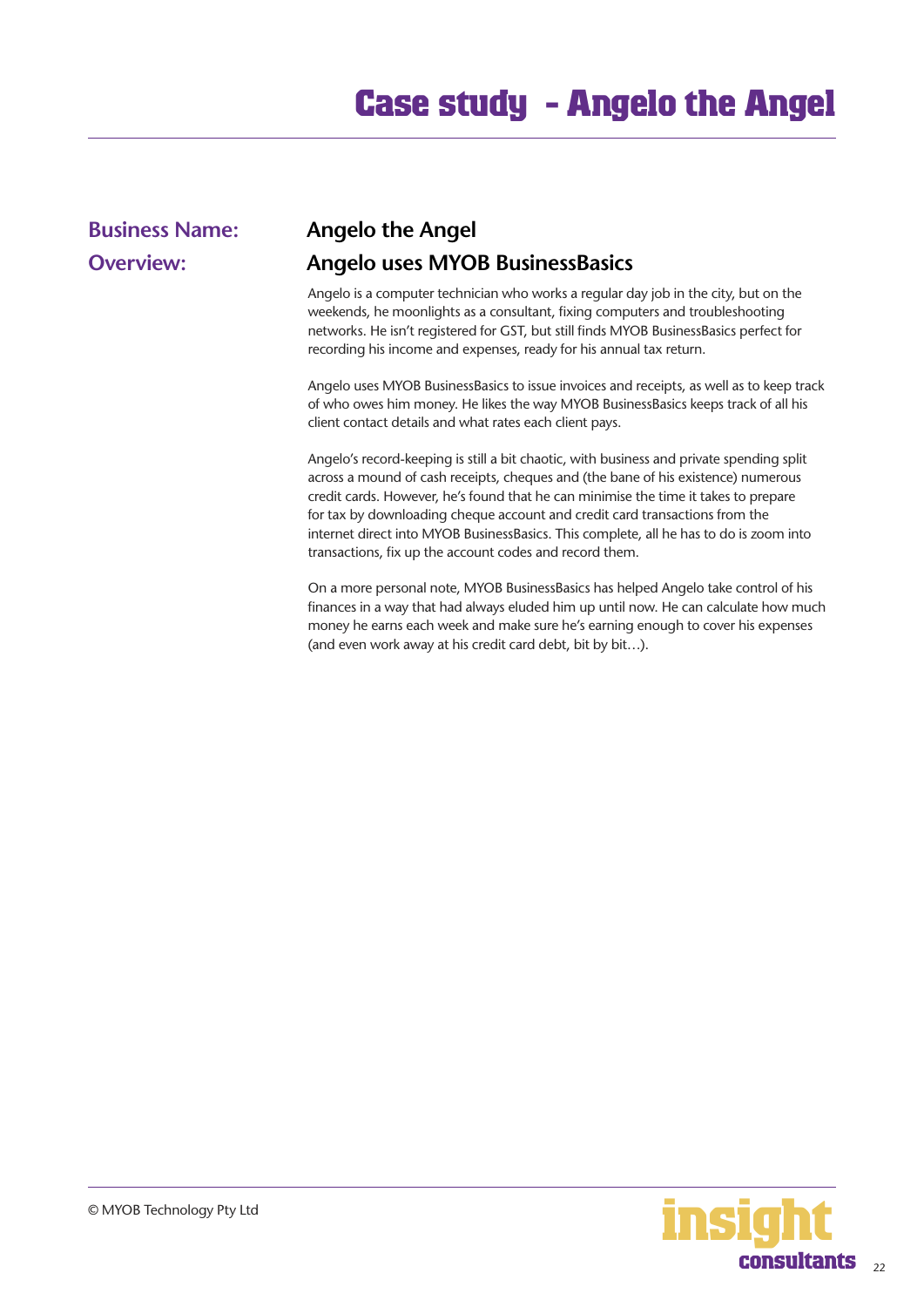<span id="page-22-0"></span>The simplest way to record expenses, suitable for many smaller consultants, is to go to the **Banking** command centre and click **Spend Money** (or, for MYOB BusinessBasics and MYOB FirstEdge, go to the **Bank Register** and choose **Spend Money** as the transaction type).

An alternative way to record expenses, suitable for larger businesses, is to enter all supplier invoices in the **Purchases** command centre when you receive them. Later, these invoices are paid using the **Supplier Payments** window. (Note that the Purchases command centre is not available in MYOB BusinessBasics or MYOB FirstEdge.) This method works well if you have a substantial amount of accounts to be paid each month and you want to keep tabs on how much you owe, but by its very nature is a more complicated way of working.

#### **Recording expenses**

To record an expense,

- 1. Go to the **Banking** command centre and click **Spend Money**. (Or, if you're using MYOB BusinessBasics or MYOB FirstEdge, select **Spend Money** from the **Bank Register**.)
- 2. Click the **Pay from Account** radio button in the top-left and select your bank account, or, if you plan to make this payment online, click **Group with Electronic Payments**.
- 3. For cheques, enter the cheque number in the **Cheque No.** field. For other transactions, such as credit card debits or electronic payments, simply ignore the **Cheque No.** field.
- 4. Enter the date and amount, and in the **Card** field, enter the name of the person you are paying. If you've never paid this person before, you'll see a list of cards, asking you to select one of them. Either double-click on a name to select it from the list or click **New** to create a new card.
- 5. Write a brief description in the **Memo** field, if desired.
- 6. In the **Acct#** column, specify which account this expense should go to.
- 7. Check that the **Amount** is correct. Usually, this amount includes GST, assuming you've ticked the **Tax Inclusive** box on the top-right.
- 8. Fill in the **Job** column if you want to track expenses by particular projects or cost centres. Otherwise, leave this column blank.
- 9. If you want to include additional information about this transaction, do so in the additional **Memo** column that appears next to the **Job** column.
- 10. Fill in your **Tax** code, double-check the tax total (this calculates automatically), then click **Record**.

### **Recording a supplier invoice**

Consultants tend to use one of two layouts when recording purchases: either an **Item** layout or a **Service** layout. Most purchases, such as advertising, electricity or telephone accounts, are likely to be Service purchases. However, if you are purchasing goods for resale, an Item purchase may work best. Note that these purchases features are not available in MYOB BusinessBasics or MYOB FirstEdge.

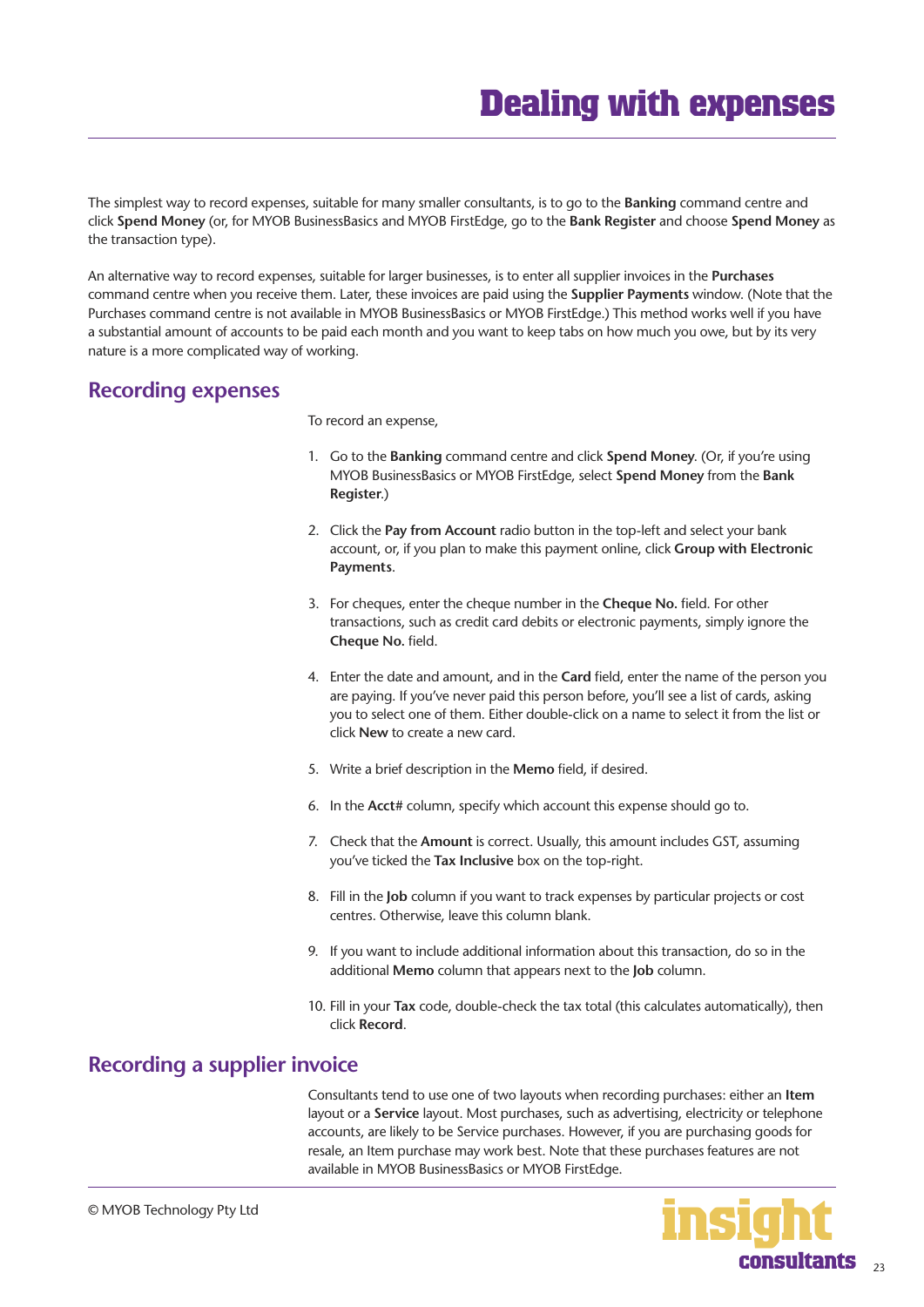<span id="page-23-0"></span>Here's how to record a purchase:

- 1. Go to the **Purchases** command centre and click **Enter Purchases**.
- 2. Click the **Layout** button and select either **Item** or **Service** as your layout.
- 3. Enter the supplier's name and if required, enter the purchase order number.
- 4. Check the date and enter the supplier's invoice number in the **Supplier Inv#** field.
- 5. For item invoices, enter the **Quantity, Item Number** and check the **Price**. Enter each line one at a time, making sure the final total tallies.
- 6. For service invoices, choose your allocation account in the **Acct#** field. Don't worry about detailed descriptions, as they're usually not necessary. A general description such as 'materials' does just fine.
- 7. Make sure the GST total matches with your supplier invoice; then click **Record**.

#### **Paying suppliers electronically**

MYOB M-Powered® payments enable you to make electronic payments to your suppliers directly from your MYOB software. Once you subscribe to this service, you can use your MYOB software to record payments in your company file and then transmit these payments electronically using a secure link. The M-Powered Services Centre monitors the progress of all payments and, at your request, emails or faxes remittance advices direct to your suppliers.

If you pay more than five suppliers per week, M-Powered payments are well worth the fees. If you were to put a value on your own time (or on your bookkeeper's time) and calculate how long it takes you to pay a supplier (including writing a cheque, printing a remittance advice, writing their address on an envelope, entering the payment into your MYOB company file, and so on) as well as the costs (the envelope, the stamp, the petrol to the post office, etc.), then chances are that paying a supplier is much more expensive than you think.

M-Powered payments offer other benefits too, although these are somewhat less tangible. You can schedule payments to be made at future dates, ensuring that suppliers are paid on time, even when you're away from the business. Payments are more secure, as you pay directly from your account into your supplier's account (whereas cheques are more prone to fraud or getting lost in the mail). Finally, an M-Powered Services Centre keeps track of all online payments, including when payments are sent, when they're processed, if they fail due to insufficient finds, and so on.

To subscribe to M-Powered payments, all you have to do is click the **M-Powered Services Centre** icon that appears on the bottom-right of every command centre. (Note that M-Powered services are only available for MYOB Accounting, MYOB Accounting Plus and MYOB Premier).

For more information about M-Powered payments, including how to subscribe and current pricing structures, or to read the Product Disclosure Statement, visit **www.myob.com.au/m-powered/** .

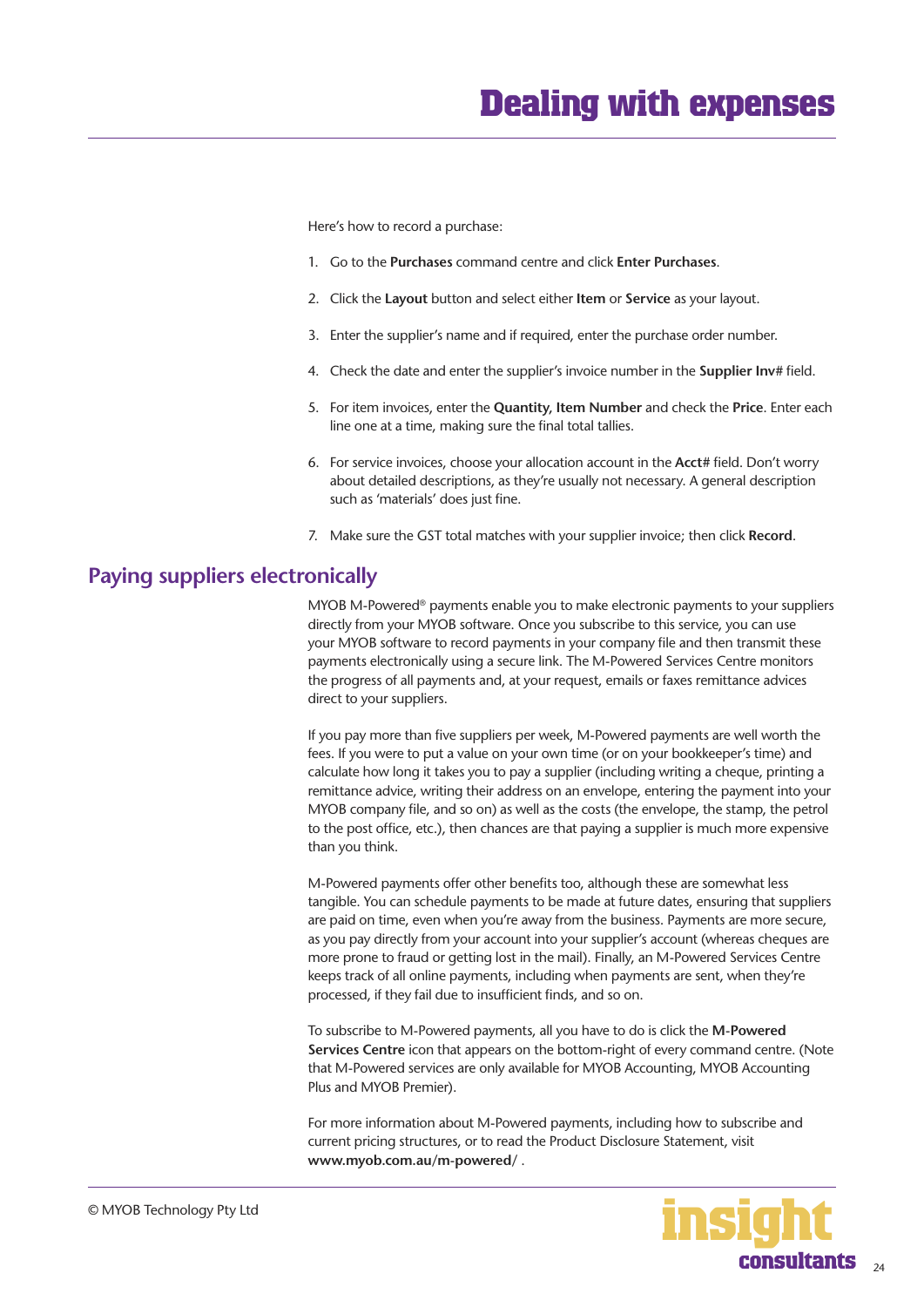## <span id="page-24-0"></span>**Organising petty cash (if you have a petty cash tin)**

The method describes here works best if you have an office with a petty cash tin, and more than one person takes money out of the tin. However, if you don't have a petty cash tin but end up paying lots of little cash expenses directly from your own pocket, see the method listed in *Organising petty cash (if you have a wallet full of receipts)* below.

- 1. Start off with a float, say \$200. Write a cash cheque for this float, and allocate this cheque to an asset account called 'Petty Cash'. If you don't have an account by this name already, create one now, remembering to select **Bank** as the **Account Type**.
- 2. Whenever staff take money out of the tin, get them to give you a receipt in exchange. Store these receipts in the tin.
- 3. Now, add up the receipts and work out which expense categories they belong to. Then go to **Spend Money** but this time change the bank account at the top to read Petty Cash.
- 4. Complete the payment, allocating it across several allocation accounts and several amounts. Click **Record** when you're done.
- 5. When funds in the tin get low, write out a cash cheque to top the tin back up to its original float value. For example, if you have a \$200 float but there's only \$4.50 left in the tin, write out a cash cheque for \$195.50. Allocate this cheque to Petty Cash.

#### **Recording petty cash receipts**

#### **Organising petty cash (if you have a wallet full of receipts)**

If you don't have a petty cash tin, but end up paying lots of cash expenses directly from your own pocket, you'll find the following method works best.

1. Pile these receipts into

their various categories and then, with a calculator, add up the value of each pile of receipts. You might end up with \$40 worth of receipts for stationery, \$50 for postage, \$15 for travel and so on.

- 2. Next, go to the **Spend Money** window and as your bank account, select Petty Cash in the top left corner.
- 3. As the **Amount**, enter the total value of all these receipts added together.
- 4. Split the transaction across the appropriate expense accounts, writing individual memos on each line, if desired.



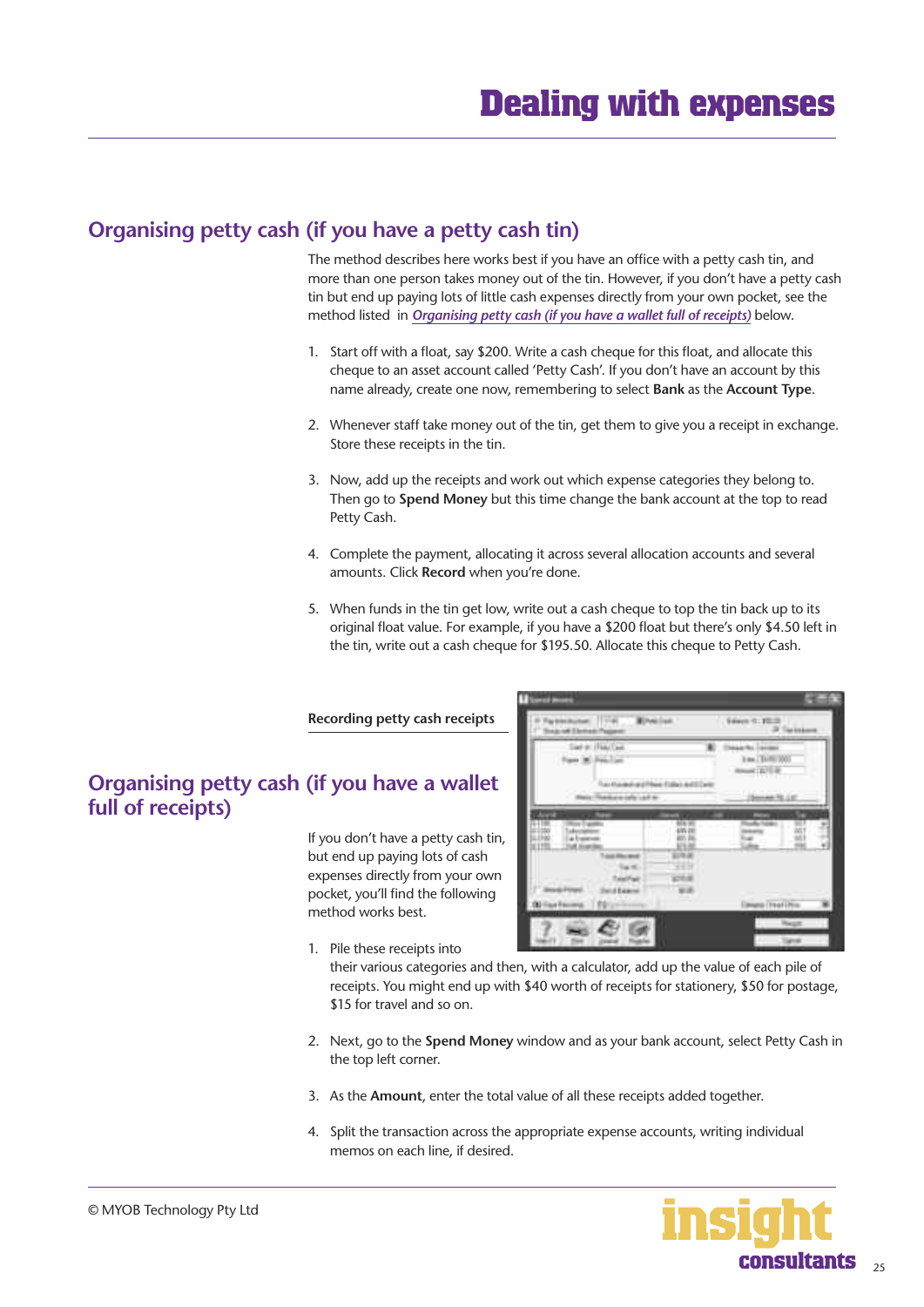<span id="page-25-0"></span>A 'reimbursement' is when a client pays you back for out-of-pocket expenses such as the cost of materials, freight charges, special tools or travel expenses. Set up properly, MYOB software automatically tracks reimbursements. (Note that this feature isn't available in MYOB BusinessBasics or MYOB FirstEdge.)

One reason to track expenses due for reimbursement is to jog your memory so you actually claim them back. This 'reminder list' is called the **To Be Reimbursed** list. You can find this list by going to your **Jobs List**, double-clicking the job you wish to view; then clicking the **Reimburse** button. Here you'll to see a list of all expenses you have claimed so far (shown under the **Reimbursed/Removed** tab), as well as a list of all expenses you are due to claim (shown under the **To Be Reimbursed** tab).

## **Setting up job expenses to be reimbursable**

In order to bill automatically for out-of-pocket expenses, there are a couple of steps to take first:

- 1 For every client for whom you have out-of-pocket expenses, go to the Jobs List and create a job with their name.
- 2 In the **Job Information** window for each client, click the **Track Reimbursables** checkbox and select the client's name in the **Linked Customer** field.
- 3 Go to the **Accounts List** and create a new income account starting with **4-** and called 'Income from Customer Reimbursements'.

This complete, continue to enter expenses and purchases as normal, taking care to enter the appropriate **Job** number next to the **Amount** for any out-of-expenses.

### **Claiming out-of-pocket expenses**

When it's time to see what items are due for reimbursement, open the **Jobs List** and double-click the job. Click **Reimburse** followed by the **To Be Reimbursed** tab to see a list of all purchases and expenses due for reimbursement.

To bill a client for these expenses, go to the **Sales** command centre and click **Enter Sales**. Enter the client's name. If there are expenses due to be reimbursed from that particular customer, the **Reimburse** button will be coloured, not grey. Click this button to see any expenses due to be reimbursed.

If you are asked to specify a **Reimbursement Account**, enter the income account you created called 'Income from Customer Reimbursements'. This complete, simply click against the expenses you wish to include in your invoice and, if you want to mark up these expenses, click **Markup**.



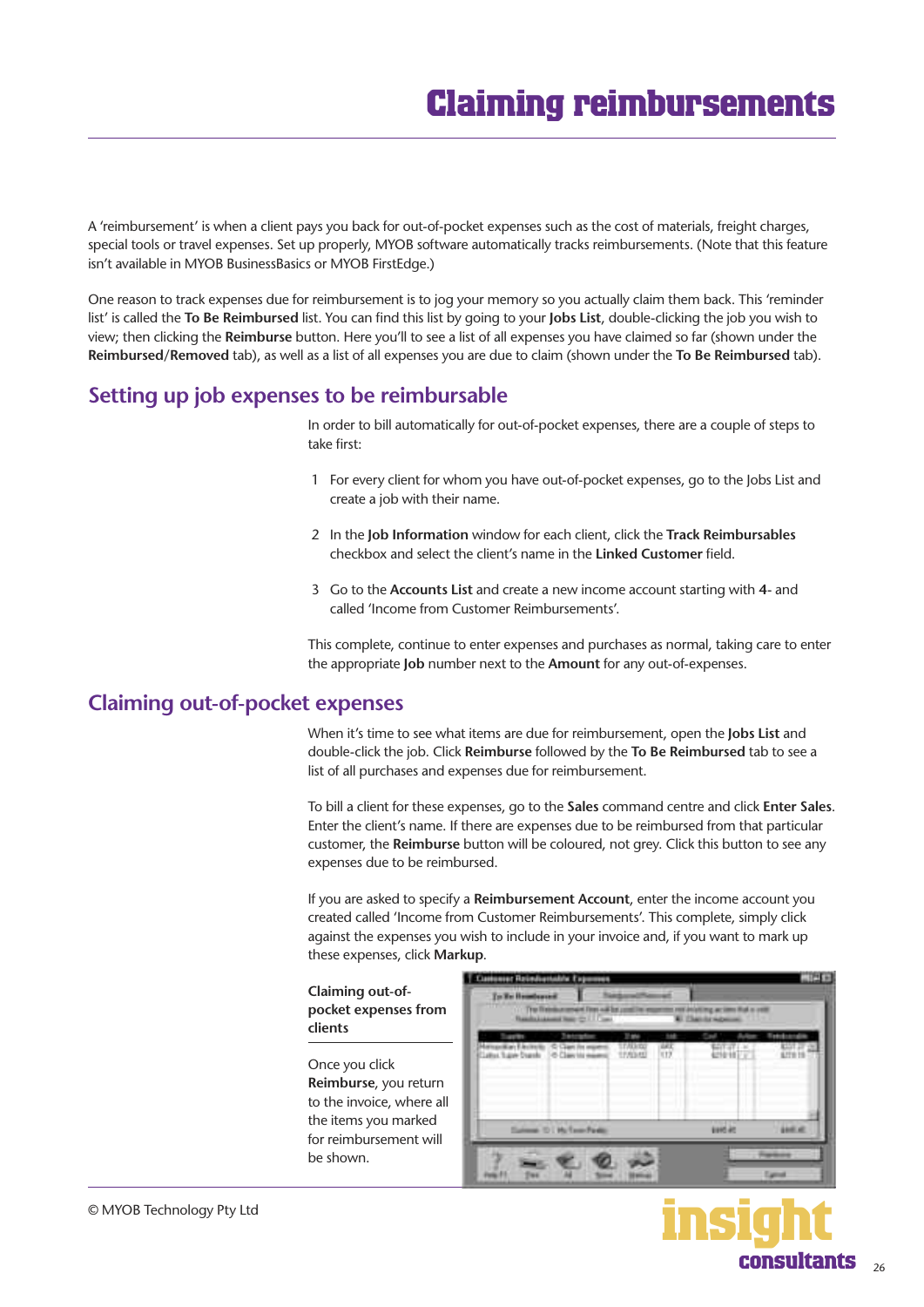### <span id="page-26-0"></span>**Checking for unbilled expenses**

From time to time, it's a good idea to generate a report that lists all unbilled expenses. This way, you can be sure that you never miss billing a client.

The report you need can be found in the **Index to Reports** window, under the **Sales** tab. Highlight the **Customer Reimbursable Expenses** report, Click **Customise** and then click the **Reimbursable** radio button. Click **Display** to view any unbilled expenses.

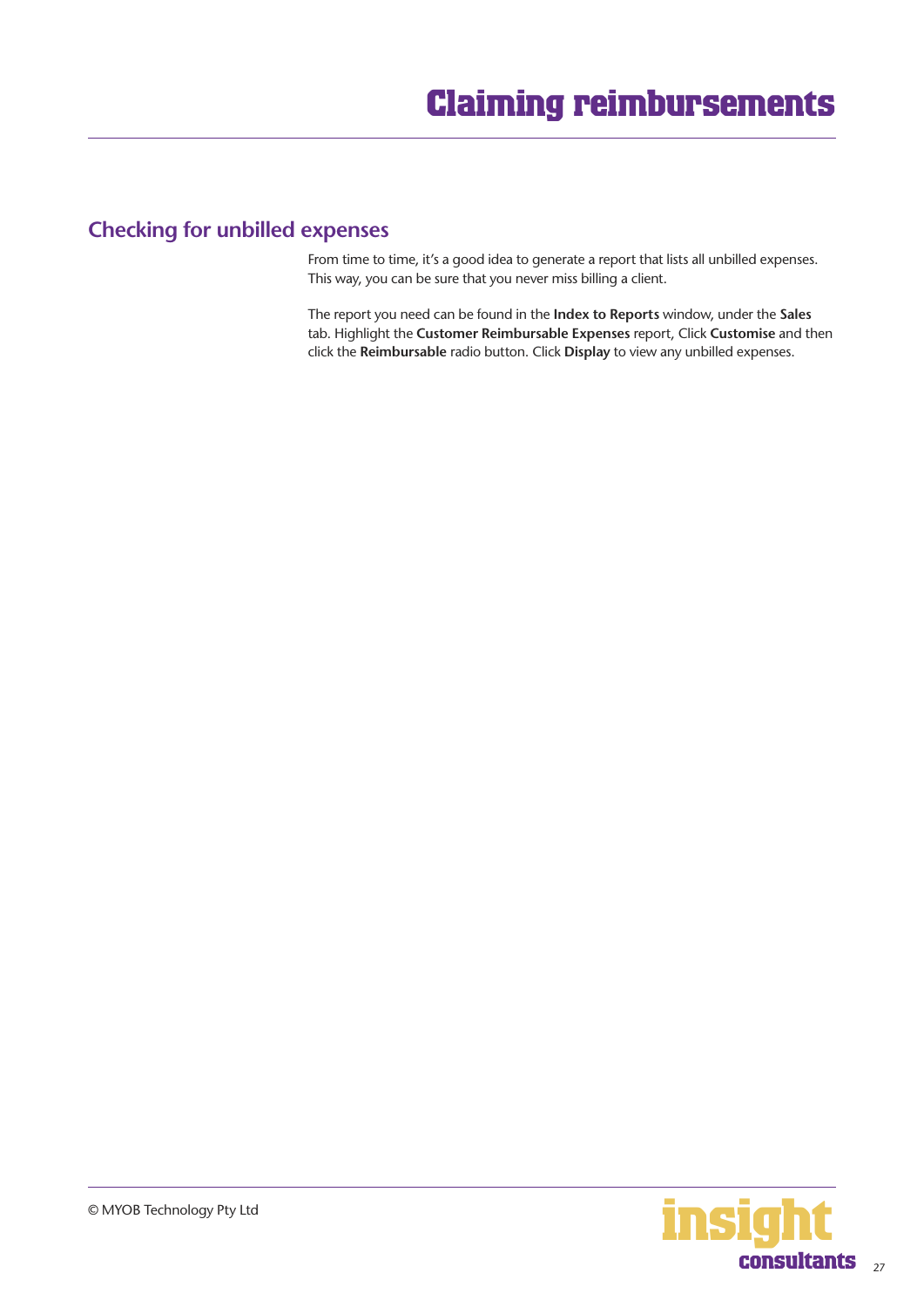<span id="page-27-0"></span>As soon as you start recording transactions in your MYOB software, you'll be able to see how much money has come through the door, what your total expenses have been and how much profit you have at the end of the day. Useful as this information may be, chances are that if you're looking to grow your business and become more profitable, you'll need to analyse your financials in more detail than this. The next few sections explain how.

#### **Setting up your income accounts**

One of the simplest ways you can start to analyse your financial reports is to incorporate sufficient detail in your accounts list. Go to the **Accounts List**, click the **Income** tab, and read what's there. If you have three or fewer types of income categories, have a think about how you might describe your different income types in more detail.

Maybe you're a consultant who earns money from three major clients; if so, create an income account for each. Maybe you earn money from a combination of journalism, consulting and teaching; again, create an account for each. Maybe you engage in different types of consulting, or maybe you employ subcontractors who generate additional income streams.

By creating individual income accounts for each source of income, you'll be able to see how much money you make from each activity at a glance, every time you print your Profit & Loss report.

### **Analysing profitability of individual jobs and projects**

Every transaction can be coded in several different ways. For example, in the **Spend Money** transaction below, the **Card** shows the name of the supplier; the **Allocation Account** shows the type of expense and the **Job** column shows the project code.

Coding transactions by job is entirely optional, but once complete, offers the ability to print a whole range of job reports, including Profit & Loss statements and detailed transaction listings.

**Job codes let you analyse the profitability of every project**

Most consultants don't have individual jobs per se, but nonetheless find the jobs feature very useful. If you have large projects, different cost centres or departments, you can set up a job number for each one. This way you

| <b>Kaynon Avenue 191919</b><br><b>Glass with Electronic Passage</b>                                        | <b>Billiard Stewart</b>                      | Salemne (2) \$107,427.17                                         | <b>U.S. La Indules</b> |
|------------------------------------------------------------------------------------------------------------|----------------------------------------------|------------------------------------------------------------------|------------------------|
| Catil: low-La<br>and Mill Star Switz<br>25 Retox Road<br>Toura, ML 3742<br>Report Light Angree in chairman | These Humbled and Filip Bullack world Elekt. | Departure [7]<br>Two [100VARE]<br>met 175.00<br>Dunneed Par Ltd. |                        |
| <b>And B</b><br>etting .<br>بفقا ان                                                                        | 2.7% Si Have                                 | Full to arrive                                                   | z.<br>107.7            |
| <b>Taxibused</b><br><b>Lauritius</b><br>at of Kilgarena<br><b>DE Teat Factoring BELLICE</b>                | <b>VISITE</b><br>\$1591197<br>ica:           | Deepier Tardo                                                    |                        |

can see how much profit each project generates or analyse whether a branch office or department is paying their way. Note that the Categories feature in MYOB Accounting, MYOB Accounting Plus, MYOB Premier and MYOB AccountEdge provide more advanced management of departmental and cost centre reporting.

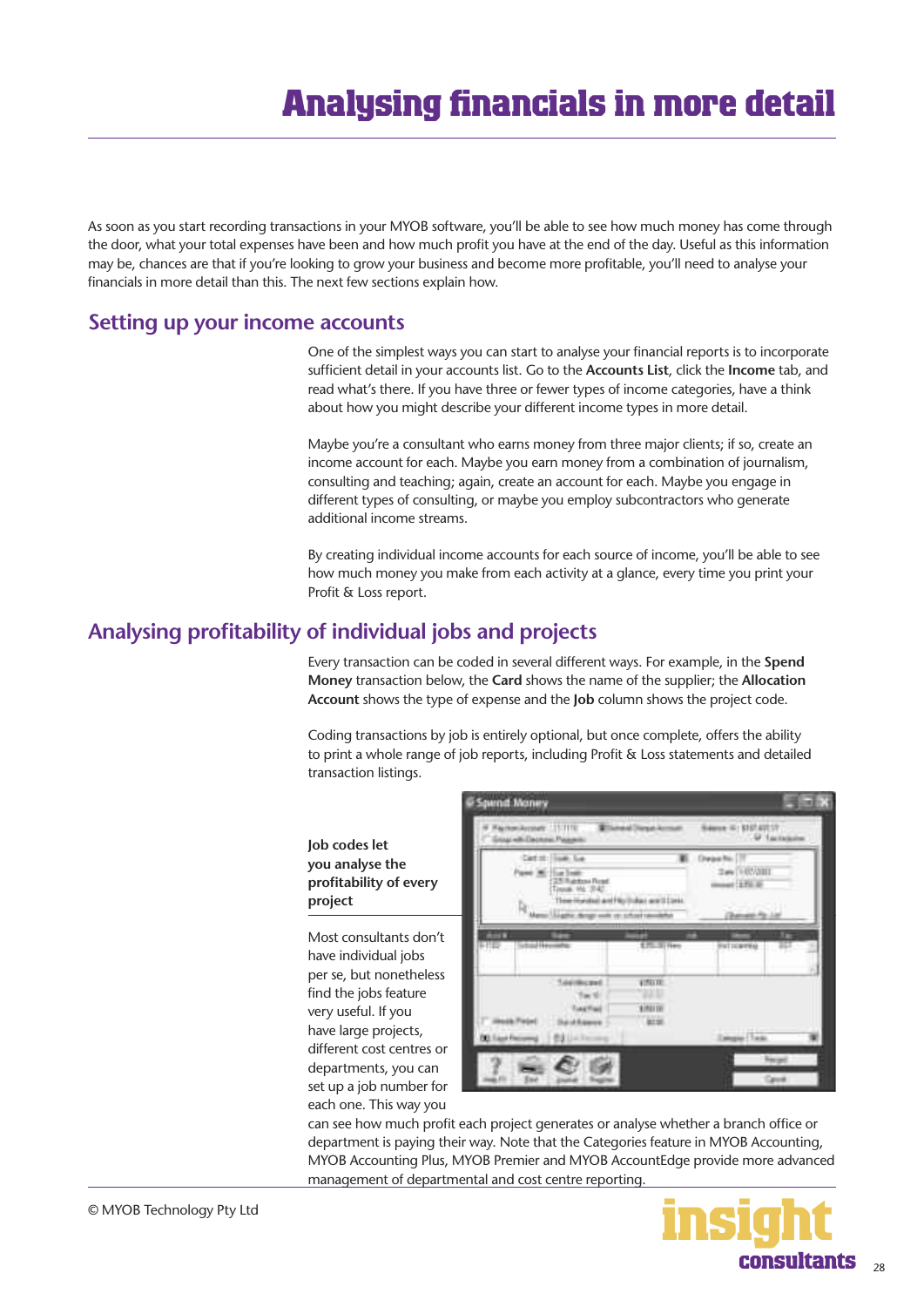<span id="page-28-0"></span>Here are some ways in which consultants take advantage of jobs:

- A hydro-geologist allocates a job number to all new projects, and at the completion of each one, analyses profitability of each one.
- An educational consultant has a mix of corporate and government work. By treating each type of work as a separate cost centre, and allocating expenses appropriately, he analyses the profitability of each part of his business.
- An engineering consultant has a business with 40% of income generated by private property inspections and the remaining 60% generated by a handful of large projects. He has a separate job number for each of the large projects and a single job number to cover all the private property inspections. The regular job analysis has enabled him to see how he consistently underquoted on large projects, and how it was the hum-drum inspection work that saved his bacon every year.

By analysing how much money you're making (or losing!) on everything you do, you can fine-tune operations so you know how each cost centre is performing, whether individual departments are meeting their budgets or individual projects are paying their own way.

To create a new job, go to the **Lists** menu, choose **Jobs** and then click **New**. Enter a **Job Name, Job Number** and a short description, if required. This is usually enough information to get started with (additional fields such as **Start Date, Finish Date** and **Manager** aren't essential). Click **OK** to return to the Jobs List.

## **Analysing profitability of different divisions or locations**

Categories (available in MYOB Accounting, MYOB Accounting Plus, MYOB Premier and MYOB AccountEdge) offer an additional level of analysis and are ideal for tracking the performance of different locations or divisions.

If you're unsure of whether to use categories or jobs for something, bear in mind that you can split a single transaction across several jobs, but you can't select more than one category for a single transaction.

To turn on category tracking, go to the **Setup** menu, choose **Preferences**, and then click the **System** tab. Mark the **Turn on Category Tracking** checkbox.

Next, go to the **Lists** menu, choose **Categories** and then click **New**. Enter a **Category ID**, **Category Name** and a short **Description**, if required.

If you want to be forced to enter a category for every transaction, select the **Categories are Required** option, rather than the **Categories are Not Required** option when switching on category tracking in your system preferences.

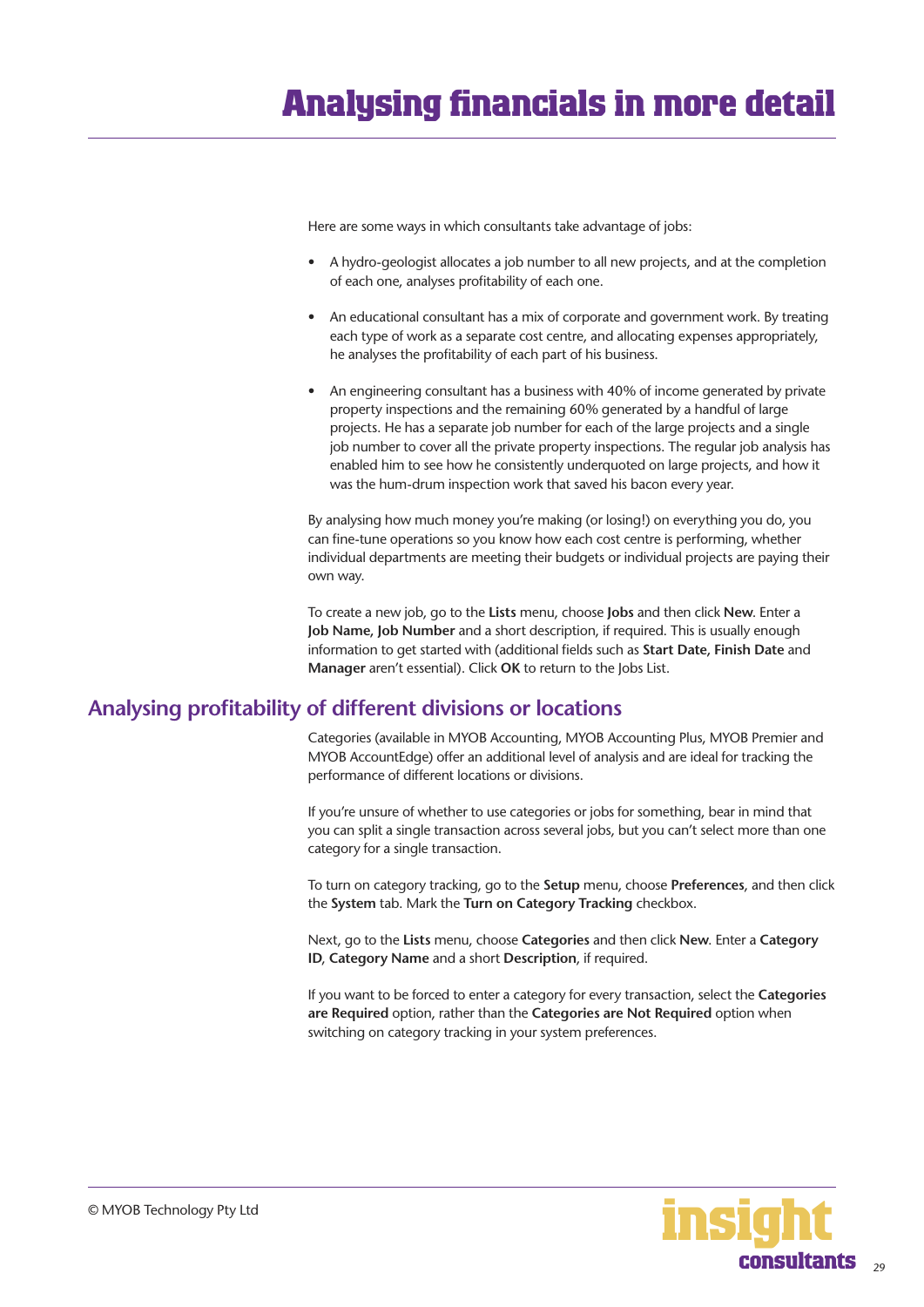<span id="page-29-0"></span>MYOB software makes accounting for GST about as easy as something so complex could be. So long as you record all your transactions and allocate the right tax code to each one, there's not a great deal that can go wrong. The main thing to remember is to allocate the right tax code when recording transactions. This done, everything else should fall into place.

#### **Recording GST on income and expenses**

Whenever you record a transaction, you can choose whether to enter the amount as tax-inclusive or tax-exclusive by toggling the **Tax Inclusive** checkbox in the top right of every window. (When recording payments or receipts in MYOB BusinessBasics and MYOB FirstEdge, you may have to click the **Split** button in order to view this option.)

Usually, you'll find it easiest to mark the **Tax Inclusive** checkbox and enter all amounts including tax. You'll find that the GST calculates automatically and you don't have to go looking up every receipt to double-check the tax total.

You can make life easy for yourself by going to the **Accounts List** and, one by one, double-clicking each account and checking the linked **Tax Code**. By linking all income and expense accounts to the most appropriate tax code, the correct codes pop up automatically when you record sales, purchases or Spend Money transactions.

Most consultants find that they only need six tax codes: CAP; FRE; GST; ITS; N-T and QUE.

To review your codes, go to the **Lists** menu and choose **Tax Codes**. Comparing your list with the list shown below, delete any codes you don't need (they'll only serve to cause confusion) and add any codes that are missing. For all tax codes, the **Linked Account for Tax Collected** should be **GST Collected from Sales** and the **Linked Account for** 

**Tax Paid** should be **GST Paid on Purchases**. Once you're finished, your tax code list should look similar to the one below:

**Your Tax Code List should look similar to this one**



What do the different codes mean? Here's an explanation:

#### **CAP (GST on capital acquisitions)**

If you're part of the Simplified Tax System (which is the case for most consultants), then you need to report all capital acquisitions (new equipment, furnishings or vehicles) that cost more than \$1,000 separately on your Business Activity Statement. To do this, you need a separate tax code called CAP.

If you're not part of the Simplified Tax System, then you need to report all capital acquisitions (new equipment, furnishings or vehicles) separately on your Business Activity Statement, regardless of the cost. To do this, you need a separate tax code called CAP.

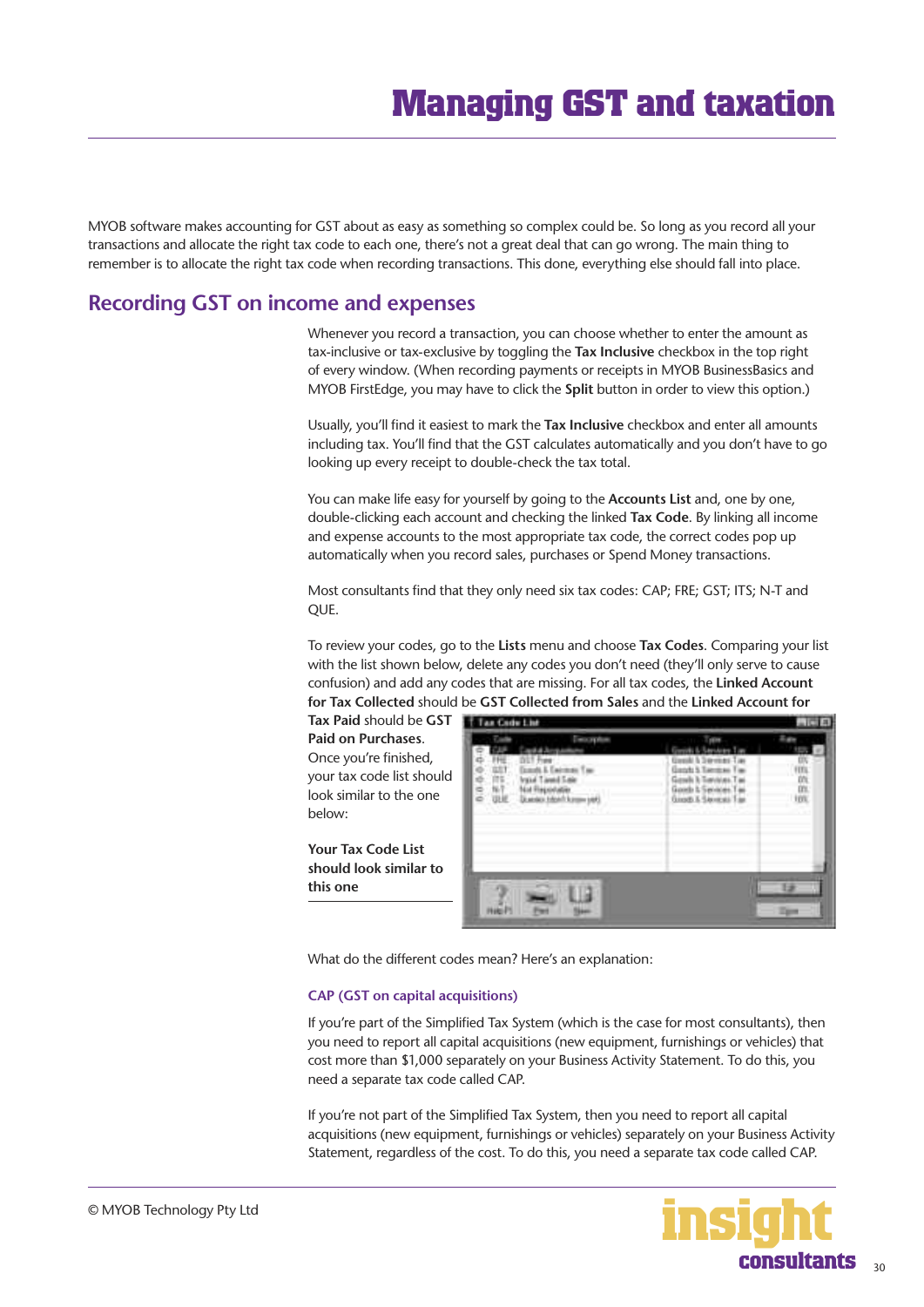# **Managing GST and taxation**

<span id="page-30-0"></span>If you're not sure whether or not you're part of the Simplified Tax System, ask your accountant.

#### **FRE (GST-free goods and services)**

Even if you don't sell any GST-free goods or services, you're bound to end up purchasing GST-free supplies such as bank charges, donations or government charges.

#### **GST (Goods and Services Tax)**

GST is the tax code that you'll use for most sales and purchases.

#### **ITS (Input taxed sale)**

Use this code for interest and dividend income and rental income from residential property investments.

#### **N-T (Not Reportable)**

N-T stands for not reportable and is the code you use for everything that falls outside the GST net, such as wages; superannuation; loan repayments; bank transfers and personal spending.

#### **QUE (Query)**

Use the query code whenever you're not sure what code to use. That way, when you get to the end of the quarter, you can print a report for all transactions coded QUE and ask your accountant or MYOB Certified Consultant to give you a hand choosing the correct codings.

#### **Deciding what codes to use when**

One of the tricky things when first recording income and expenses is to figure about what tax code to use when. Here are tips to help you out, written especially with consultants in mind:

#### **Income**

- Assuming you're registered for GST, then select GST as the tax code on all your invoices.
- Interest income should have ITS as the tax code, as should any income from residential real estate investments.
- Personal income which isn't really income (for example, a family loan, a gift or a tax refund) should have N-T as the tax code.

#### **Expenses**

**Items with GST as the tax code**

- Most expenses, including things such as advertising, electricity, postage and telephone.
- Merchant fees on credit cards.

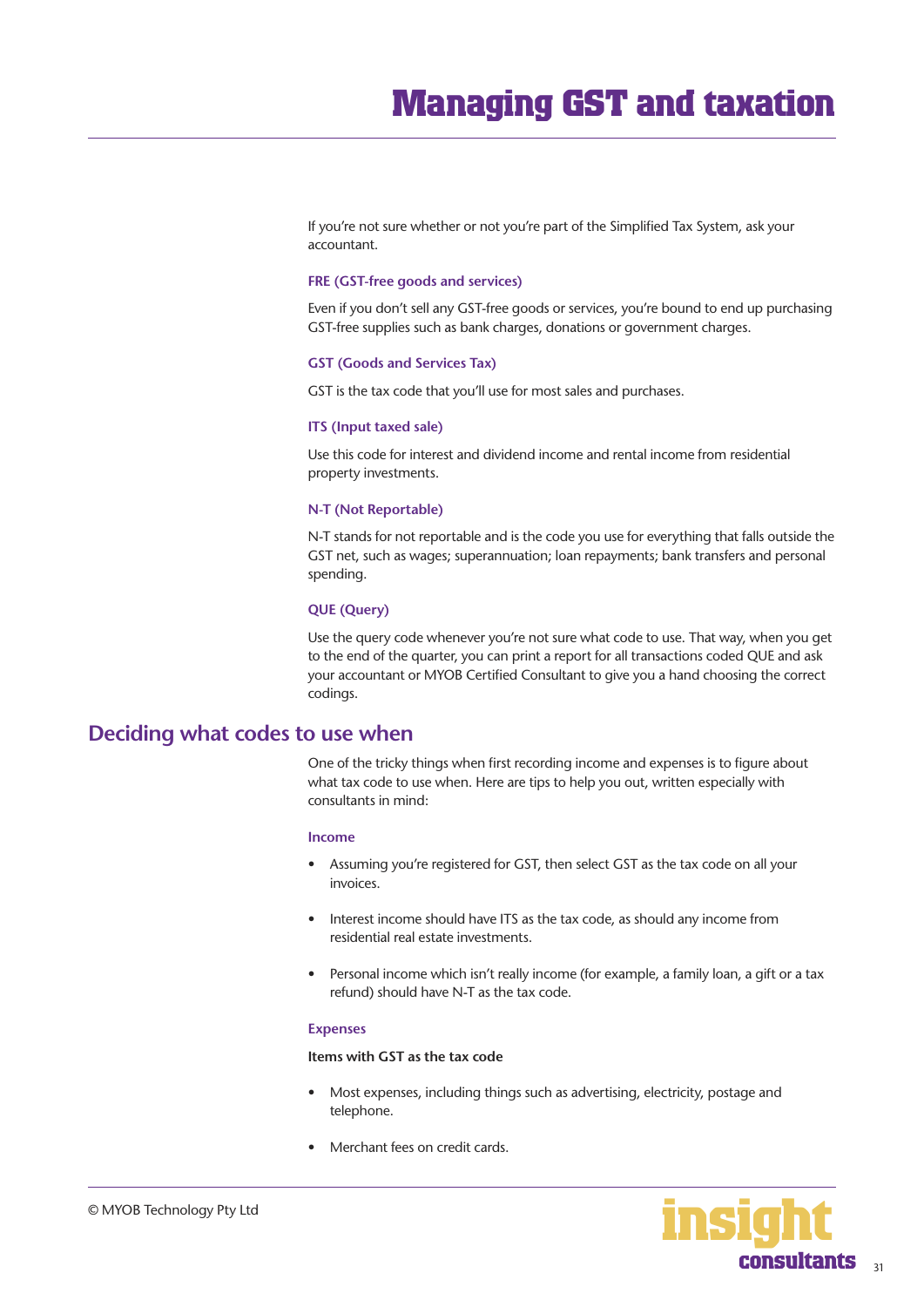- <span id="page-31-0"></span>• Commercial rent.
- Travel within Australia.

#### **Items with FRE as the tax code**

- Donations, most bank charges and interest expense. (However, watch out, as merchant fees should have GST as the tax code.)
- Government charges, including licence renewals, motor vehicle registration, council rates, water rates, land tax and stamp duty.
- Milk, tea, coffee and some first aid supplies.
- Residential rent expense.
- Overseas travel.

#### **Items with CAP as the tax code (CAP stands for 'GST on capital acquisitions')**

• Assuming you're registered for the Simplified Tax System (ask your accountant if you're not sure), select CAP as the tax code for all new tools over \$1,000. If you're not registered for the Simplified Tax System, all capital acquisitions should have CAP as the tax code.

#### **Items you should check with your accountant or supplier**

- The tax code for hire purchase and lease payments depend on what you're paying off, when you bought it and how your accountant intends to treat it. Ask your accountant.
- Insurance is tricky, because almost every insurance policy is a mixture of taxable and tax-free (stamp duty doesn't have GST on it). Double-check the exact amount of GST on every insurance payment.

#### **Items with N-T as the tax code**

- Private expenses.
- Superannuation expense.
- Wages.

## **Recording transactions if you're not registered for GST**

If you have an ABN, but you aren't registered for GST (as is sometimes the case for consultants who turn over less than \$50,000 a year), simply enter N-T (standing for 'not reportable') as the tax code for every transaction. You may find it best in the long-term if you go to your **Accounts List** and, one by one, double-click each account and change the linked **Tax Code** to **N-T**. This way, the N-T code comes up automatically as the default tax code for all transactions.